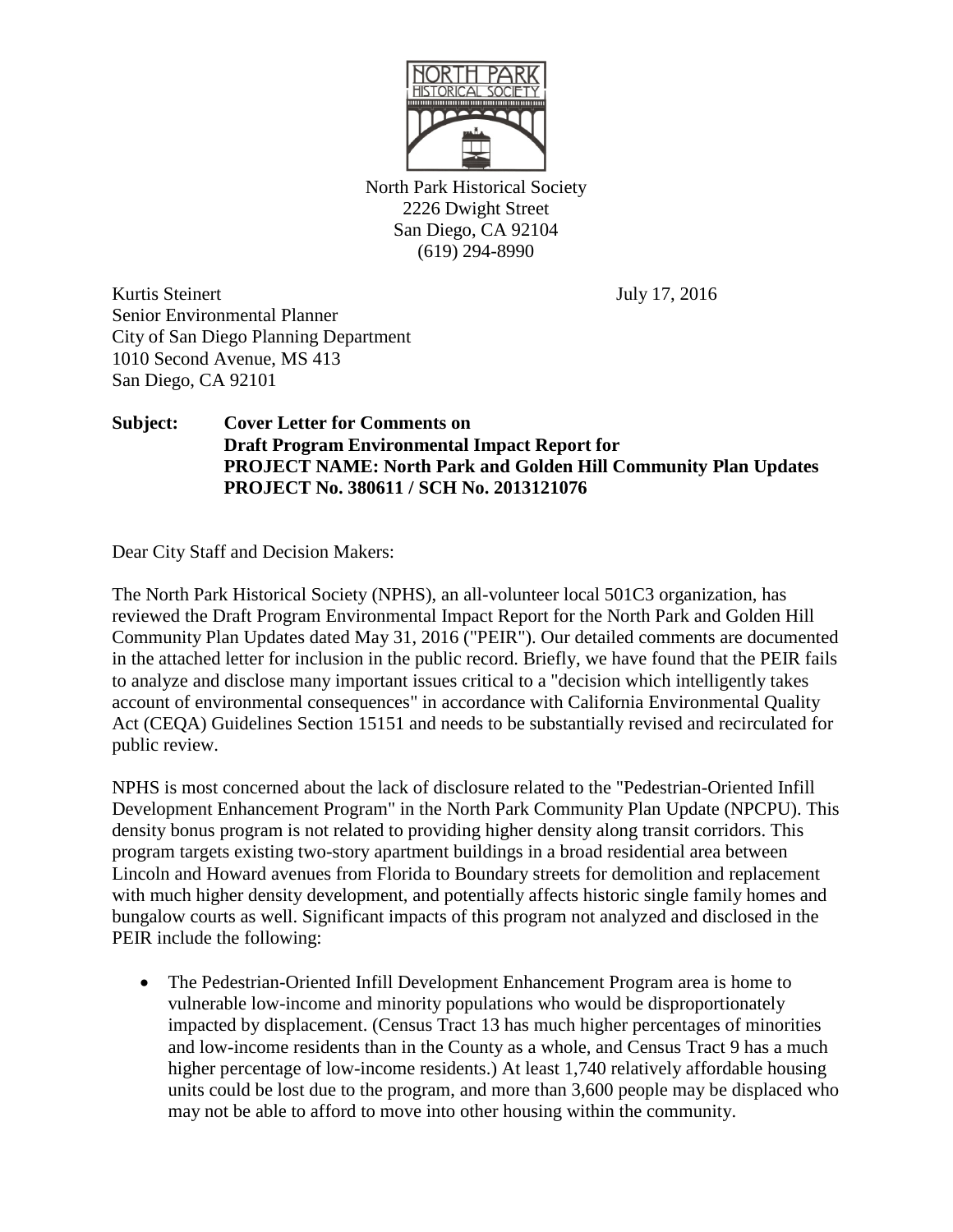- By specifically targeting relatively affordable housing in an area with high minority and low-income populations, the Pedestrian-Oriented Infill Development Enhancement Program is in direct conflict with San Diego General Plan direction regarding Environmental Justice and violates federal Executive Order 12898 which sets the U.S. EPA definition of Environmental Justice as fair treatment and meaningful involvement of all peoples, regardless of race, color, national origin, or income.
- The city is not requiring any of the replacement units in the Pedestrian-Oriented Infill Development Enhancement Program area to be affordable because developers may pay an in-lieu fee if they choose. This will worsen the City's already severe deficit in affordable housing.
- Structures built to the allowable density of 73 dwelling units/acre under the Pedestrian-Oriented Infill Development Enhancement Program in an area of historic-age single family homes and low-rise two-story apartment complexes would result in a substantial change in bulk and scale to North Park's existing authentic historic neighborhood character. This is a significant impact no amount of setbacks or design features can avoid.

In view of the above significant impacts not documented in the PEIR (in addition to multiple other deficiencies detailed in the attached letter from NPHS), either the Pedestrian-Oriented Infill Development Enhancement Program should be eliminated from the NPCPU, or the Draft PEIR should be substantially revised to include all of the analyses discussed in the attached detailed comment letter and recirculated for another 45-day public review period.

Sincerely,<br>Stephen Hom

Stephen Hon, President North Park Historical Society

c: North Park Planning Committee Councilmember Todd Gloria University Heights Historical Society San Diego Housing Federation Save Our Heritage Organisation Chris Ward Lara Gates, City of San Diego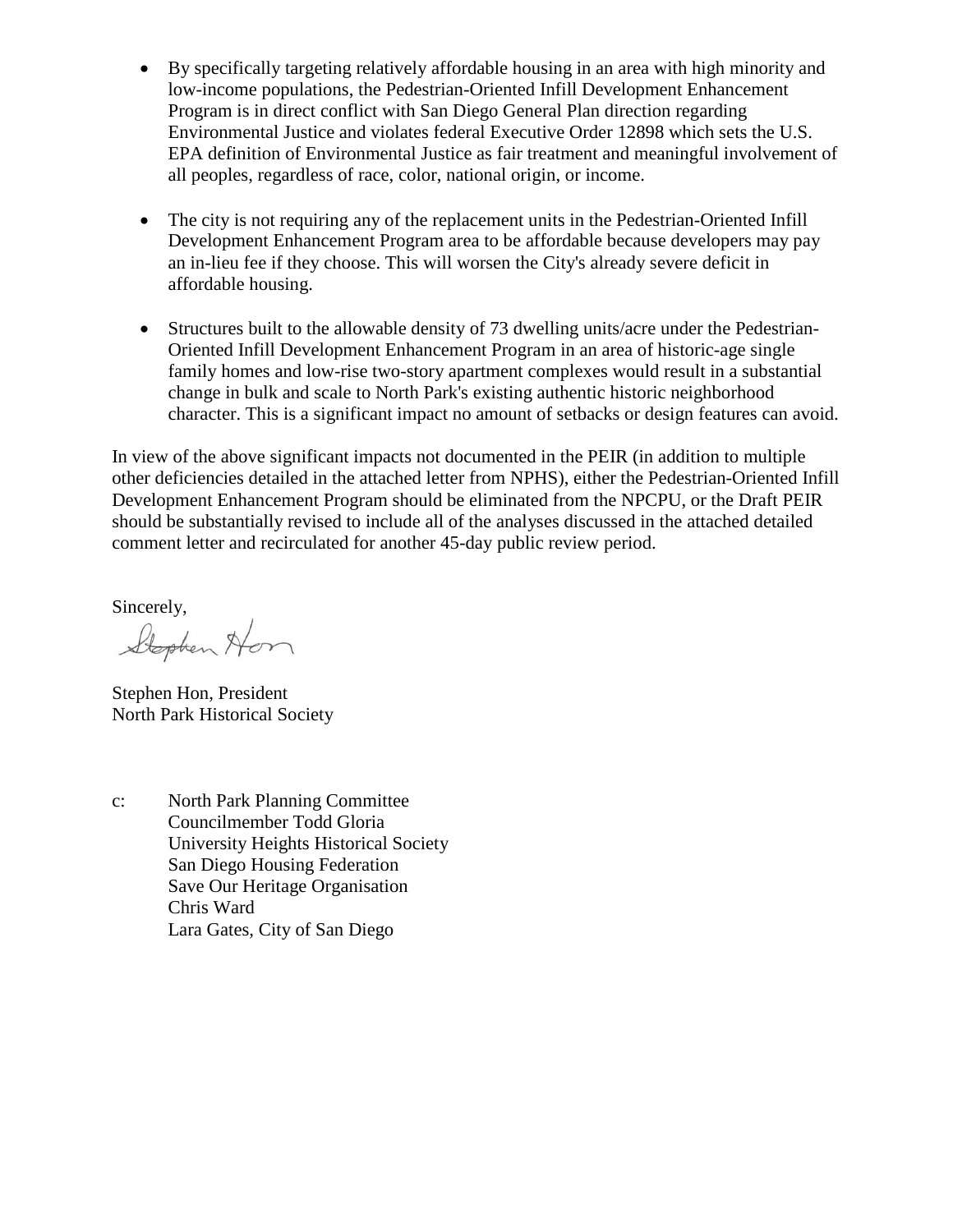

North Park Historical Society 2226 Dwight Street San Diego, CA 92104 (619) 294-8990

Kurtis Steinert July 17, 2016 Senior Environmental Planner City of San Diego Planning Department 1010 Second Avenue, MS 413 San Diego, CA 92101

# **Subject: Comments on Draft Program Environmental Impact Report for PROJECT NAME: North Park and Golden Hill Community Plan Updates PROJECT No. 380611 / SCH No. 2013121076**

Dear City Staff and Decision Makers:

The North Park Historical Society (NPHS) is a local, all-volunteer 501c3 non-profit organization formed in 2008. Our mission is to preserve North Park's architectural and cultural history through research, education and outreach. We cover the entire Greater North Park Community Planning Area in our projects and mission, often coordinating with our "sister" organization, the University Heights Historical Society. Our projects include conducting walking tours, publishing books about North Park's history, and achieving historical designation of districts and landmarks. This letter was approved by vote of the Board of Directors of NPHS on July 16, 2016.

We have conducted a detailed review of the Draft Program Environmental Impact Report for the North Park and Golden Hill Community Plan Updates dated May 31, 2016 ("PEIR"). Based on our review, we find that the PEIR is not a sufficient informative document for decision makers and the public as required by California Environmental Quality Act (CEQA) Guidelines Section 15151, which states in part, "An EIR should be prepared with a sufficient degree of analysis to provide decision makers with information which enables them to make a decision which intelligently takes account of environmental consequences...The courts have looked not for perfection but for adequacy, completeness, and a good faith effort at full disclosure." Our detailed comments on the deficiencies of the PEIR follow a brief description of the source of NPHS's standing in the North Park and Golden Hill Community Plan Updates ("Project").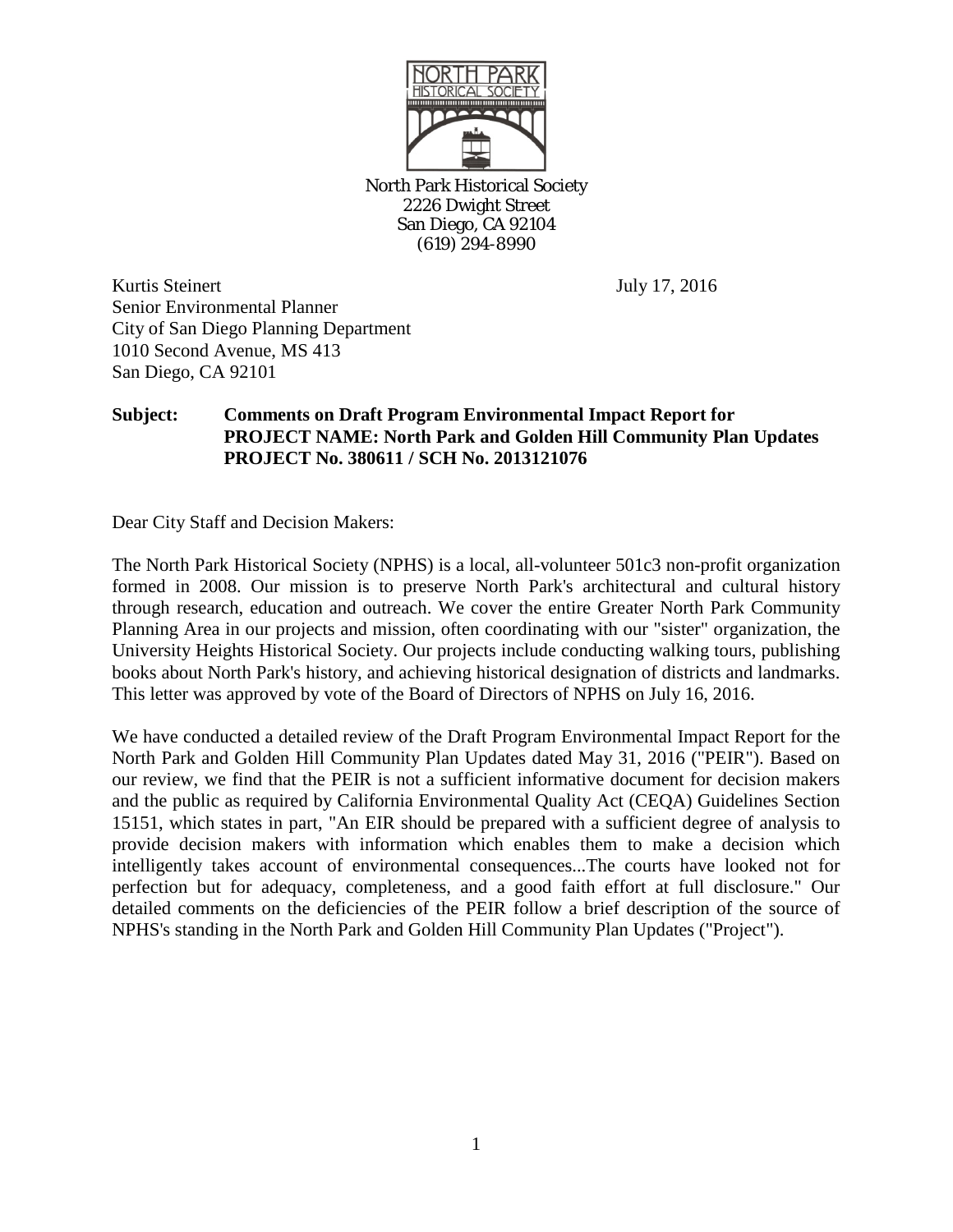## **STANDING OF NPHS**

The standing of NPHS in the North Park Community Plan Update (NPCPU) portion of the Project is based on our activities within the Greater North Park Community Planning Area, where significant impacts from the Project would occur. Most of the residences and commercial buildings within the community planning area are of historic age, and the entire area constitutes the outdoor classroom NPHS uses to teach the importance of historical preservation and the unique story of North Park's historical resources. Specifically, we conduct a popular walking tour in the commercial area along University Avenue at 30th Street, which the NPCPU has zoned for a density of 109 dwelling units per acre (du/ac) and buildings of unlimited height. This area has been identified as a potential commercial historic district by the City's historical resources consultant, and was identified by NPHS as one of our highest priorities for designation.

NPHS also conducts a walking tour called "The Streetcar Suburb at Hamilton Street," which covers development patterns and historic resources in an area extending from Arizona Street to Utah Street and Wightman Street to Howard Avenue. Much of this part of the historic University Heights subdivision has been identified in the NPCPU as the "Pedestrian-Oriented Infill Development Enhancement Program Area," where development up to 73 du/ac, nearly twice the NPCPU zoned density of 44 du/ac, is encouraged for projects where 6 or more units are proposed. The starting point for our Hamilton Streetcar Suburb walking tour is the North Park Water Tower at Howard Avenue between Oregon and Idaho Streets. We recently achieved listing of the Water Tower and surrounding district of water infrastructure in the National Register of Historic Places as well as in the City's list of designated historic resources. Properties adjacent to the Water Tower parcel have a proposed density of 54 du/ac and a 50-foot height limit; properties east and west of the community park, which was once a 17.5-million-gallon, partially buried water reservoir and thus is part of the historic district, have a proposed density of 73 du/ac and 60-foot height.

The historical character and integrity of the Greater North Park Community Planning Area is of great concern to NPHS. Without the outdoor classroom, the story of North Park, a living example of a historic walkable community, will become abstract, remote, and of little concern to people. Our walking tours are the principal way we engage the community and create members and donors. Walking tours and other related activities provide the revenue and community exposure NPHS needs to thrive as an all-volunteer non-profit organization and, most importantly, accomplish our mission. Through our mission and activities, NPHS has a clear, present, and beneficial right to the City adequately carrying out its duties as Lead Agency and meeting the requirements of CEQA for the Project. We appreciate the opportunity to enter into the administrative record our comments on the PEIR for the North Park and Golden Hill Community Plan Updates.

## **COMMENTS ON EXECUTIVE SUMMARY**

## **Section S.3: Areas of Controversy**

The PEIR states that there are no clear-cut areas of controversy. This is false. NPHS and the University Heights Historical Society have written multiple letters objecting to the Pedestrian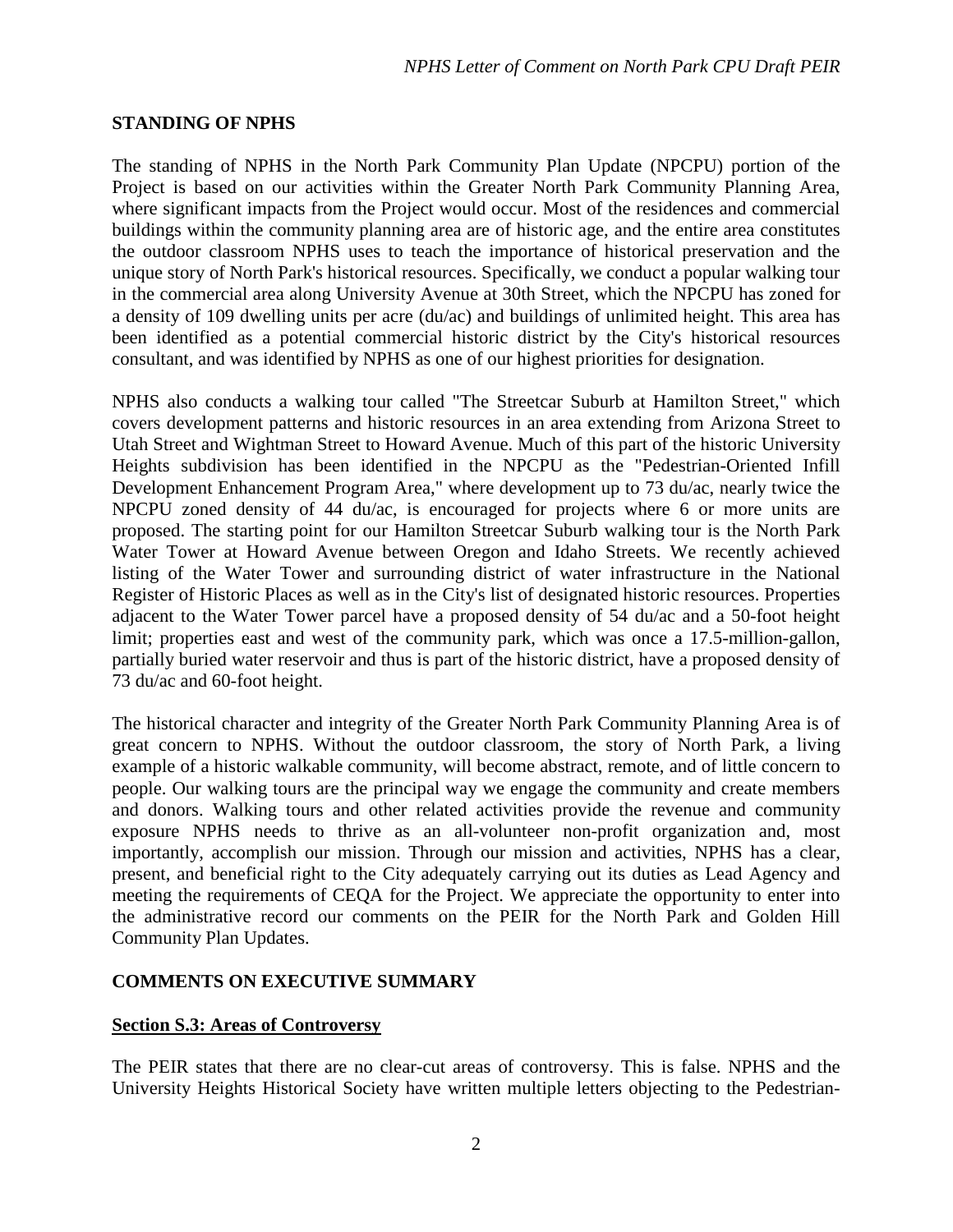Oriented Infill Development Enhancement Program, which would allow developers to propose up to 73 du/ac, and previous variations of this density bonus program, as well as other substantial increases in density. Specifically, in our letter to Marlon Pangilinan dated August 10, 2015, we stated:

"... NPHS would like to take issue with the Incentive Zoning Program outlined in Sections 2.0 and 12.0 of the NPCPU. It is our view that a Community Plan is utilized to custom tailor a city's general ordinances and zoning policies to specific communities within the city in order to more closely reflect what would best suit that community. Offering zoning bonuses to gain public amenities from developers blunts the whole point of having an idealized community plan. We would strongly suggest other incentives for the inclusion of public amenities be found; such as the Mills Act property tax incentive program for Historical Resources."

We restated our opposition to the density bonus program in our letter to Lara Gates dated February 19, 2016, requesting "that the City does not include zoning bonuses of any kind in the NPCPU." In addition, NPHS expressed deep concerns about other zoning changes, as follows:

"NPHS is fearful that our neighborhood's small historic village character is at risk due to proposed changes to the current zoning ordinances. These changes are embedded in the revised zoning area designation assigned to the various zones throughout the North Park community...In residential zones the proposed zoning revisions will essentially allow developers to construct buildings with higher densities and larger building envelopes (taller and bulkier) throughout all areas of North Park with the exception of low density residential areas where zoning remains unchanged (RS-1-7) and low/medium density residential areas where zoning remains mostly unchanged (RM-1-1) other than an increase in FAR from 0.40 to 0.75. These zoning changes will affect approximately 50% of all residential zones in North Park."

Furthermore, in a letter to Lara Gates dated April 11, 2016, the University Heights Historical Society (UHHS) stated, "We are opposed to changes that put our irreplaceable historic resources at risk and believe that an area of North Park is at very high risk due to the proposed North Park Community Plan Update, as of March 30, 2016...The proposed Pedestrian-Oriented Infill Development Enhancement Program will put a significant number of historic properties at risk..." Among other conclusions, UHHS requested that the city:

- "Eliminate the proposed Pedestrian-Oriented Infill Development Enhancement Program allowing up to 73 du/ac, and maintain the zoning for this area as RM-3-7 (30-44 du/ac).
- Change the zoning along Georgia Street (west side) and Howard Avenue (north side) from RM-3-8 (45-54 du/ac) to RM-3-7 (30-44 du/ac).
- Maintain a 35-foot height limit in all residential areas."

This record of opposition to key aspects of the NPCPU should have been noted in Section S.3, in particular the opposition to various incarnations of the density bonus program extending from Lincoln to Howard avenues and Florida to Boundary streets, identified in the Project as the "Pedestrian-Oriented Infill Development Enhancement Program Area."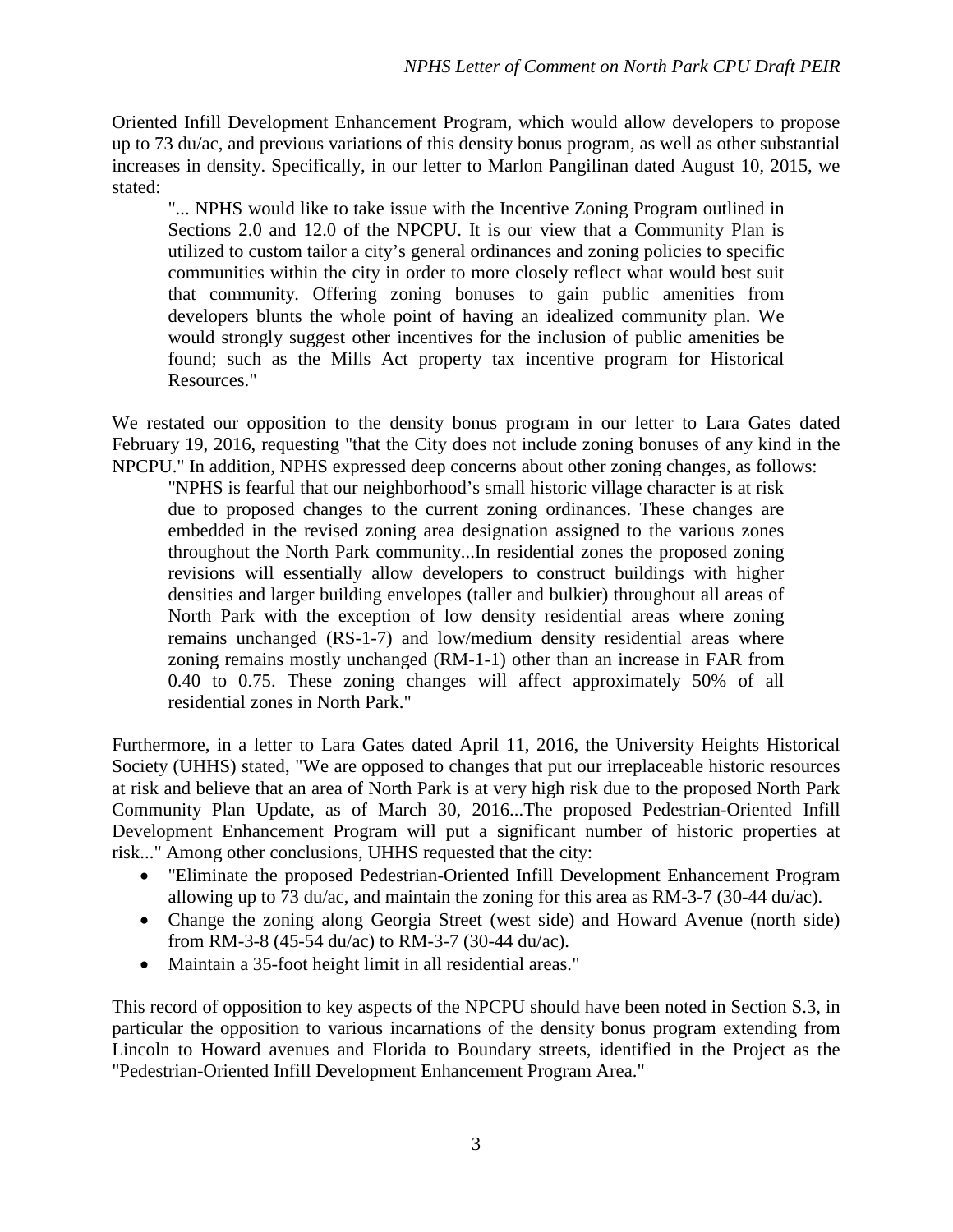### **Section S.4: Project Alternatives**

On page S-5, the Transit-Oriented Enhancement Area is discussed, but the Pedestrian-Oriented Infill Development Enhancement Program Area is not. A description similar to the discussion of the Transit-Oriented Enhancement Area should be added.

On page S-6, the Pedestrian-Oriented Infill Development Enhancement Program Area and Transit-Oriented Enhancement Area should be specifically named as being eliminated in the discussion of the Lower-Density Alternative.

On page S-6 and continuing to page S-7, the conclusion that "there is no environmentally superior alternative as compared to the proposed North Park CPU for this Program EIR" is not consistent with the conclusion on page 11-25 in Section 11.4 *Environmentally Superior Alternative for North Park CPU*, which states, "Based on a comparison of the alternatives' overall environmental impacts and their compatibility with the proposed North Park CPU goals and objectives, the environmental [sic] superior alternative as compared to the proposed North Park CPU for this Program EIR is the Lower-Density Alternative." This inconsistency should be corrected.

## **COMMENTS ON CHAPTER 1: INTRODUCTION**

#### **Section 1.3.2: PEIR Scope and Content - Population and Housing**

In Section 1.3.2, the PEIR lists the issues determined during the scoping process to have the potential to result in significant environmental impacts. Missing from the list is Population and Housing, topic XIII in CEQA Appendix G: Environmental Checklist Form. The three Checklist questions under this topic are the following:

Would the project:

a) Induce substantial population growth in an area, either directly (for example, by proposing new homes and businesses) or indirectly (for example, through extension of roads or other infrastructure)?

b) Displace substantial numbers of existing housing, necessitating the construction of replacement housing elsewhere?

c) Displace substantial numbers of people, necessitating the construction of replacement housing elsewhere?

In the City's initial project review, the answer to these questions should have been yes, potentially significant impacts to population and housing could occur. A specific section on impacts to population and housing should have been included in the PEIR, as explained below.

On page 1-5 of the PEIR, impacts of the Project are declared to be "assessed on a plan-to-ground basis. The plan-to-ground analysis addresses the changes or impacts that would result from implementation of each proposed CPU compared to existing ground conditions." This is the correct choice for environmental analysis in the PEIR, especially considering CEQA Guidelines Section 15378 identifies "enactment and amendment of zoning ordinances" as a Project under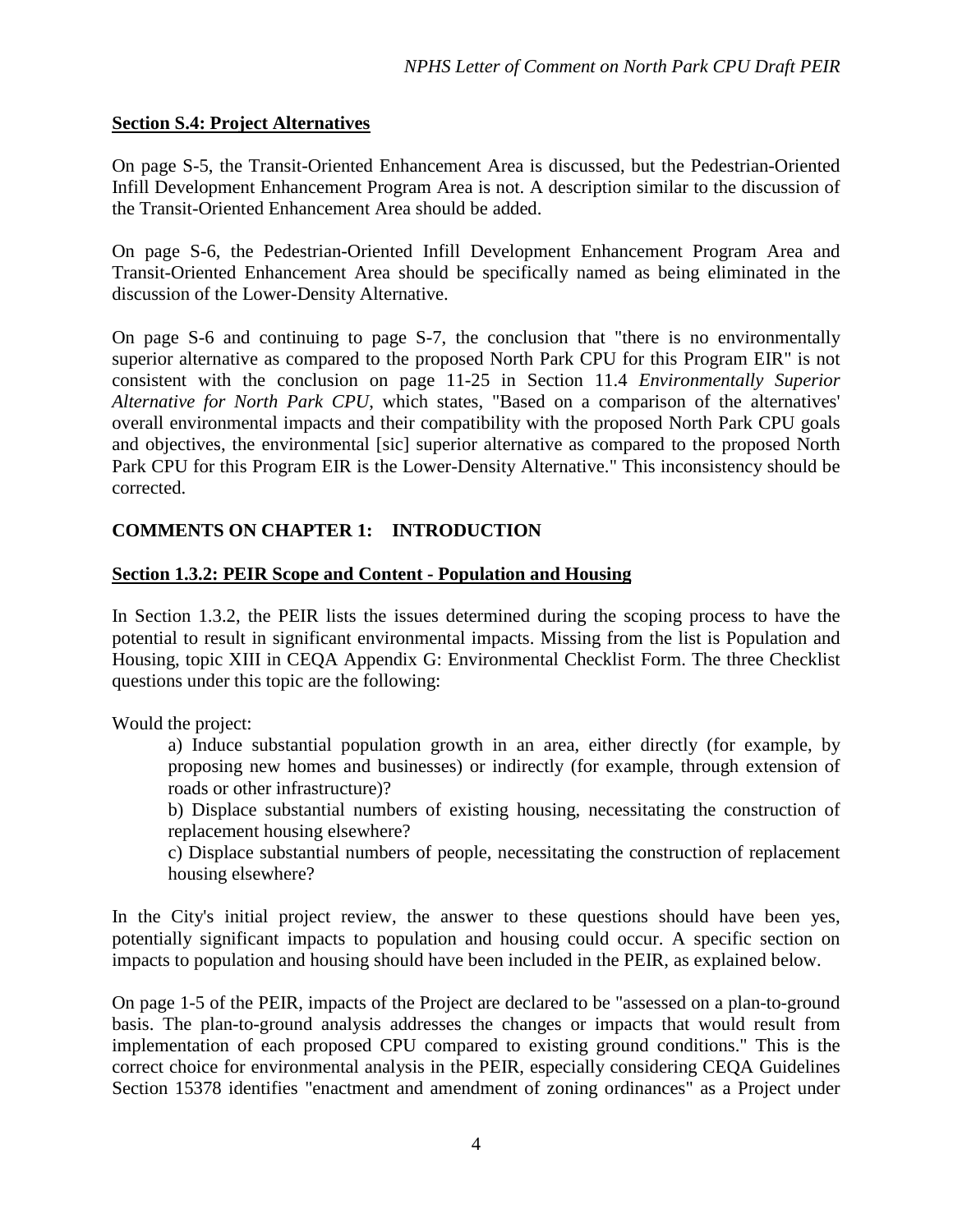CEQA. A plan-to-ground analysis of impacts to population and housing would reveal the following conclusions:

Question a: Table 3-12 on page 3-36 of the PEIR shows the current household population of the North Park CPU area to be 46,420. Table 11-3 on page 11-5 of the PEIR shows the estimated future population under the existing Community Plan to be 68,610, which is 48 percent higher than the current population. Table 11-4 on page 11-6 of the PEIR shows the estimated future population under the NPCPU to be 73,170, which is 58 percent higher than the current population. Thus, there is a 10 percent increase in future estimated population induced by the policies and programs in the NPCPU. This population change is substantial. This issue should have been analyzed in a detailed Population and Housing section and the significant impact disclosed to decision makers and stakeholders.

Questions b and c: Table 3-12 on page 3-36 of the PEIR indicates there would be 680 fewer single-family homes and 12,225 additional multi-family homes with build out of the NPCPU compared to existing conditions. In a plan-to-ground analysis, this is a reduction of 12 percent in single family units and an increase in multi-family units by 64 percent induced by the policies and programs in the NPCPU. Clearly, the loss of existing single family housing represents substantial displacement of existing housing and people living in those residences. But less obviously, the increase in multi-family units represents displacement of existing units and people as well. This is because the increase in the number of multi-family units is encouraged by policies and programs in the NPCPU to be generated by demolition of existing two-story apartment buildings to create dense development of 73 du/ac and higher.

For example, within the Pedestrian-Oriented Infill Development Enhancement Program area described on page 30 of the proposed North Park Community Plan, "applicants with existing development projects of 6 dwelling units or more in Multi-Family Residential areas designated as Medium High up to 44 dwelling units per acre within the area located between Lincoln Avenue and Howard Avenue" are offered the incentive of being allowed to build with the density range increased up to 73 du/ac from maximum planned zoning of 44 du/ac. The following analyses are missing from the PEIR and should be disclosed in a detailed Population and Housing section to decision makers and stakeholders:

- It is not clear that the language on page 30 of the NPCPU would only target "Huffman" type multi-family buildings. The broad language referencing "development projects" could also encourage loss of bungalow courts or even single-family residences because a developer could purchase and demolish the existing structure(s), and then propose a 6+ unit redevelopment on such properties. The analysis should address the broad range of scenarios that could result from this language, including loss of all single-family homes and bungalow courts in the Pedestrian-Oriented Infill Development Enhancement Program area.
- The analysis should separately address the loss of two-story apartments that are the intended target of the Pedestrian-Oriented Infill Development Enhancement Program. The analysis should address the fact that based on the "Huffman Development Map Central" figure provided in the February 16, 2016 Draft North Park Community Plan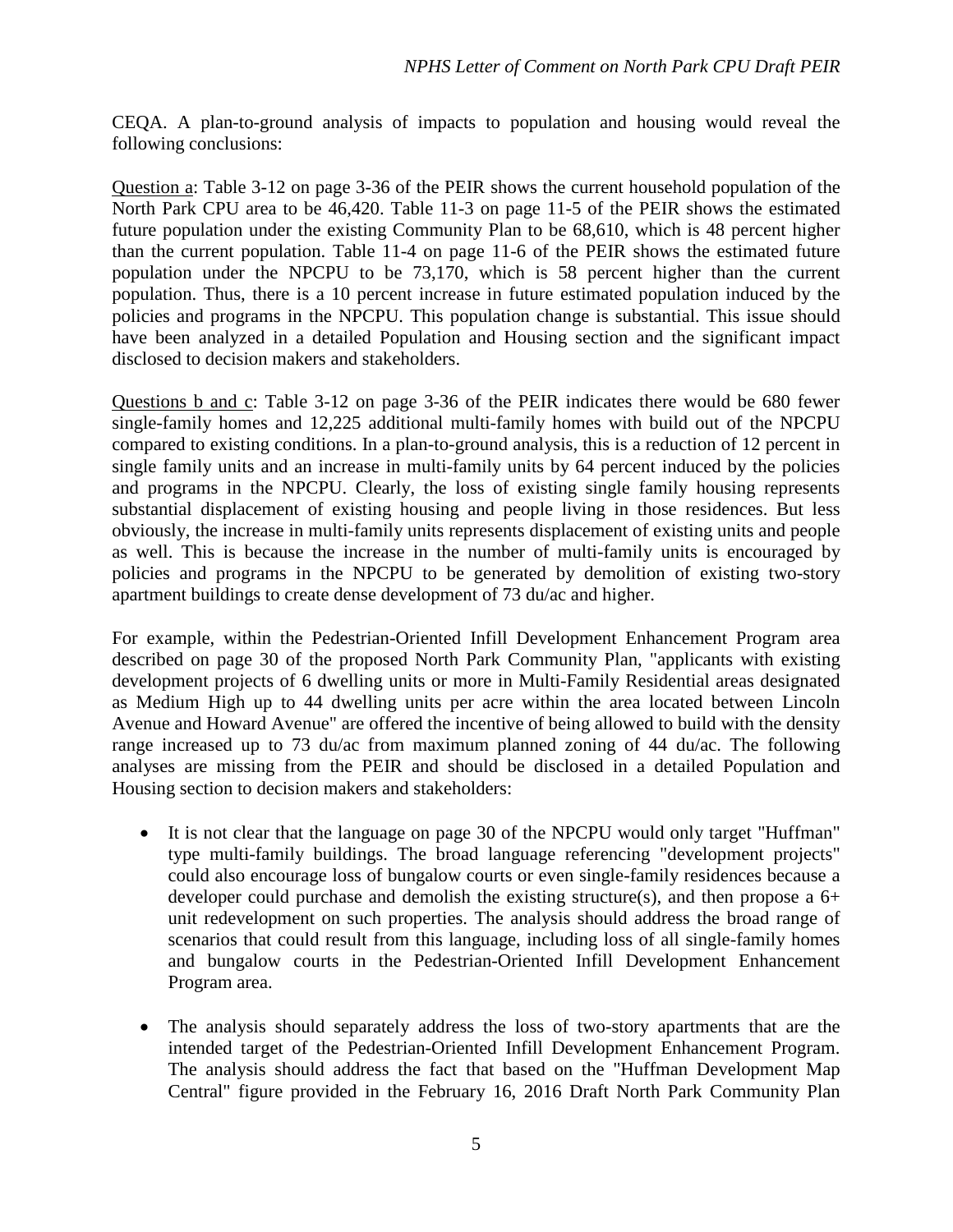Update presentation by the City of San Diego Planning Department and posted on the city's website at https://www.sandiego.gov/sites/default/files/np\_presentation.pdf, there are approximately 290 "Huffman" type buildings within the Pedestrian-Oriented Infill Development Enhancement Program area and an additional 27 such buildings in the area zoned for 73 du/ac adjacent to the community park. Displacement of buildings for higher density units in this part of North Park would represent the loss of 317 existing multifamily buildings (at least 1,902 units at 6 units per building) and 3,975 people (based on 2.09 persons per household as reported on page 6.13-3 of the PEIR). The loss would likely be much greater because "Huffman" type apartments typically have eight to ten units, not just six.

The analysis should note that on a broader scale, the city estimated there are approximately 1,000 "Huffman" buildings north of Upas Street, representing at least 6,000 housing units and more than 12,500 people. Therefore, the Pedestrian-Oriented Infill Development Enhancement Program targets displacement of approximately onethird of this housing supply.

Population and housing displacement is particularly important to analyze and disclose because there are vulnerable populations within the areas targeted for density increases. For example, demographic data for Census Tract 13.00, which is bounded by University Avenue and El Cajon Boulevard on the south and north, and Arizona and Iowa streets on the west and east, indicate approximately 36 percent of residents are Hispanic, 35 percent are white (non-Hispanic), and 16 percent are Black (non-Hispanic). Also, 21 percent of the residents are below the federal poverty level. In Census Tract 9.00, bounded by University Avenue and El Cajon Boulevard on the south and north, and Park Boulevard and Arizona Street on the west and east, the ethnic mix is 61 percent white, but 23 percent of the residents are below the federal poverty level (data from the website gis.oshpd.ca.gov). In San Diego County as a whole, demographic data reflect the population is approximately 33 percent Hispanic, 5 percent Black, and 15 percent below poverty level. Therefore, Census Tract 13.00 has much higher percentages of minorities and low-income residents than in the County as a whole, and Census Tract 9.00 has a much higher percentage of low-income residents. These two Census Tracts encompass most of the Pedestrian-Oriented Infill Development Enhancement Program area, so the potential for these vulnerable populations to disproportionately experience the adverse impacts of displacement should be analyzed and disclosed to decision makers and stakeholders.

Potential impacts to population and housing require analysis, disclosure, and mitigation. Correcting this deficiency in the PEIR will require the addition of "significant new information" under CEQA Guidelines Section 15088.5(a)(1). Adequate analysis will reveal that (1) new significant environmental impacts would result from the Project in areas where substantial increases in density resulting from changes in zoning and incentives (in particular within the Pedestrian-Oriented Infill Development Enhancement Program area) would lead to the displacement of substantial numbers of housing units and people, many of whom represent vulnerable populations; (2) new mitigation measures would be needed; and (3) not providing this new information and recirculating the PEIR would deprive the public of a meaningful opportunity to comment upon a substantial adverse environmental effect of the project.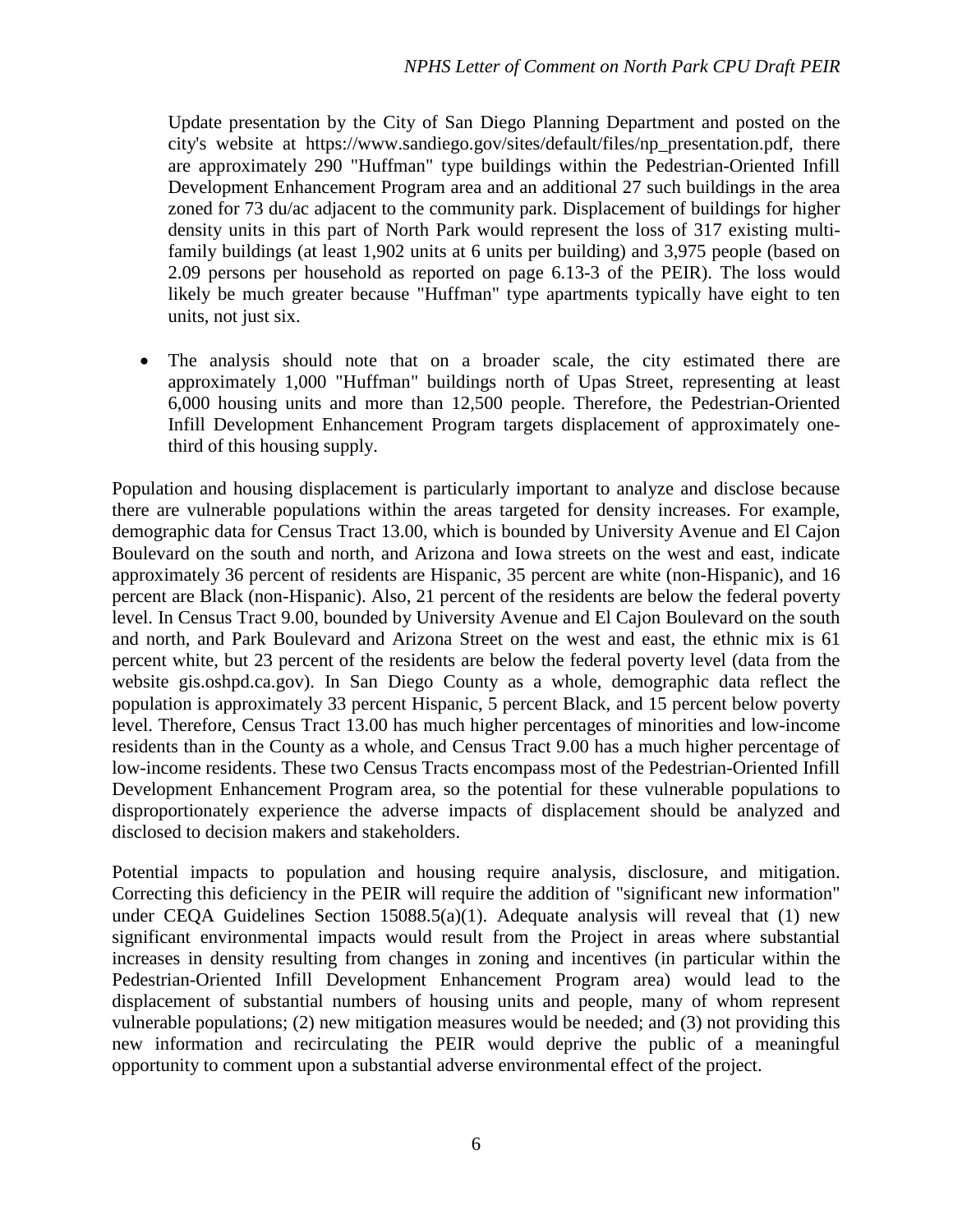If the City decides not to recirculate the PEIR, under CEQA Guidelines Section 15088.5(e) that decision "must be supported by substantial evidence in the administrative record."

### **Section 1.3.3: PEIR format**

On page 1-7, the contents of Chapter 8 *Effects Found Not to Be Significant* are not correctly identified. As discussed above, Population and Housing should be specifically analyzed in detail in a separate section in Chapter 6. Also, "Agriculture" should be identified as "Agricultural Resources." Energy should not be listed as being within Chapter 8; Energy Conservation is addressed in Section 10.3 and there is no other stand-alone energy impacts analysis section.

## **Section 1.4.1: Draft PEIR**

On page 1-8, the PEIR states, "Thus, a 59-day comment period is applicable to the North Park and Golden Hill Community Planning Groups only." This statement is incorrect. The extended review period applies to all commentors, based on email communication from the Deputy Director of Environment and Policy Analysis that NPHS received on June 15, 2016.

## **COMMENTS ON CHAPTER 2: ENVIRONMENTAL SETTING**

This chapter is missing data on the economic, social, and housing factors within the NPCPU area that are the important basis for preparing an adequate Population and Housing environmental analysis section and determining if economic or social effects of the Project would result in physical changes. CEQA Guidelines Section 15131(c) states that:

"Economic, social, and particularly housing factors shall be considered by public agencies together with technological and environmental factors in deciding whether changes in a project are feasible to reduce or avoid the significant effects on the environment identified in the EIR. If information on these factors is not contained in the EIR, the information must be added to the record in some other manner to allow the agency to consider the factors in reaching a decision on the project."

Although CEQA Guidelines Section 15131 notes that economic or social information "may be presented in whatever form the agency desires," the Guidelines also state that the information "may be included in an EIR." Therefore, Chapter 2 would be an appropriate and convenient place to present such information.

## **COMMENTS ON CHAPTER 3: PROJECT DESCRIPTION**

#### **Section 3.1: Introduction**

According to this section and specifically the Project components listed in Table 3-1 on page 3-1 of the PEIR, adoption of the North Park Impact Fee Study is included in the "associated regulatory documents and actions" that constitute the Project. However, the North Park Impact Fee Study was not included in the CPU and was not made available in any form when the PEIR was distributed for public review. Therefore, decision makers and stakeholders have been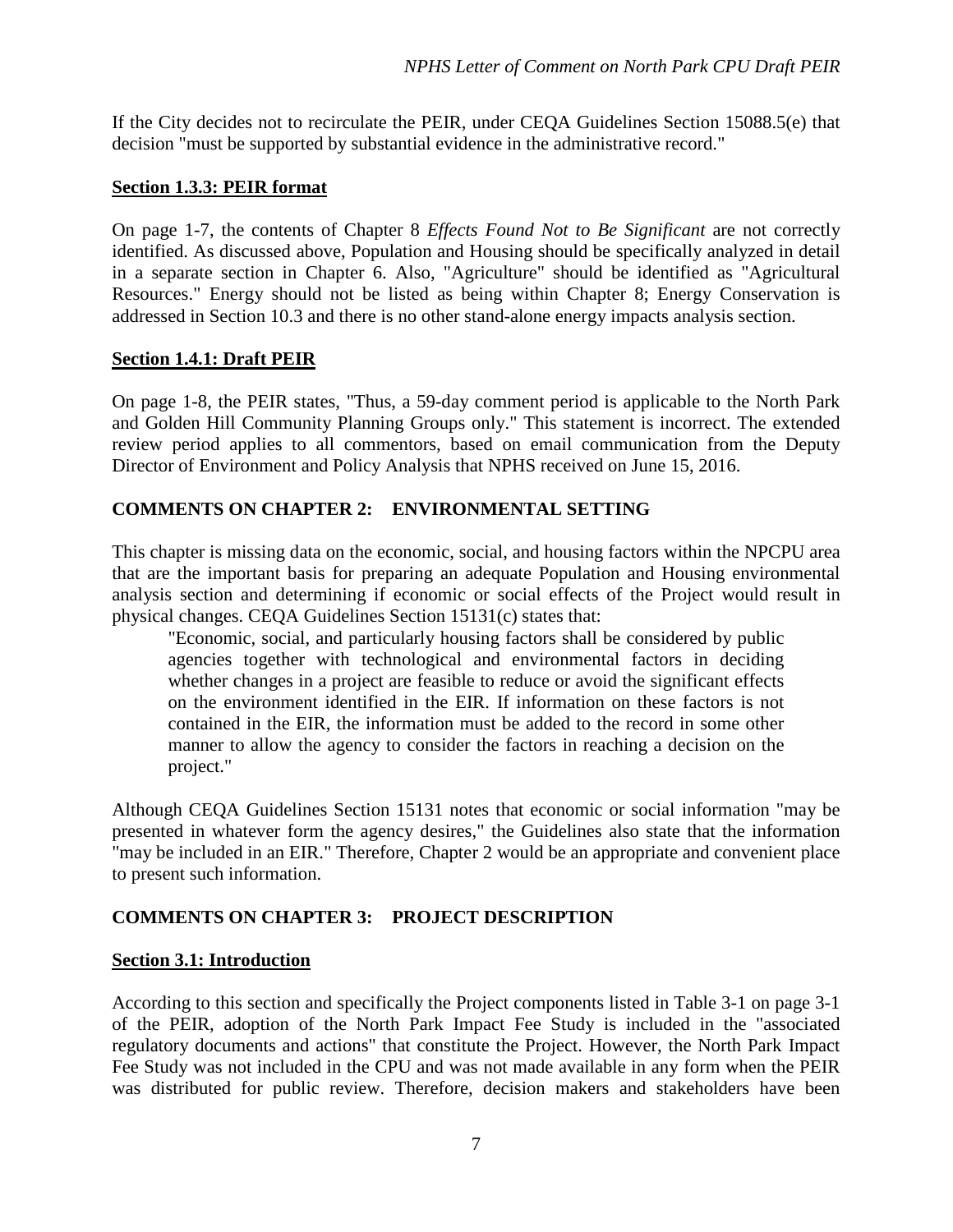deprived of the opportunity to review and comment on an essential component of the Project. Furthermore, it is unknown if the completed Impact Fee Study was made available to PEIR preparers, or if conclusions made about the Impact Fee Study throughout the PEIR were generalizations and suppositions not supported by documentation in the public record. It is impossible to know if adverse environmental effects would result from the Impact Fee Study, or if this discretionary action would provide feasible mitigation for other adverse effects.

The Impact Fee Study must be added to the PEIR. In accordance with CEQA Guidelines Section 15088.5(a)(4), the Impact Fee Study represents "significant new information" requiring recirculation of the PEIR because the Impact Fee Study is identified in Table 3-1 as an essential component of the Project but could not have been analyzed because it was not provided with the PEIR, thus rendering this aspect of the PEIR "so fundamentally and basically inadequate and conclusory in nature that meaningful public review and comment were precluded."

If the City decides not to recirculate the PEIR, under CEQA Guidelines Section 15088.5(e) that decision "must be supported by substantial evidence in the administrative record."

## **Section 3.4: Project Description**

On page 3-3, the PEIR states that CPU implementation requires, among other items, "a comprehensive update to the existing Impact Fee Studies (formerly known as Public Facilities Financing Plans) resulting in a new Impact Fee Study for each community." As commented above for Section 3.1, the North Park Impact Fee Study was not included in the NPCPU and was not made available in any form when the PEIR was distributed for public review. The completed North Park Impact Fee Study must be added to the PEIR, and detailed environmental analysis must be conducted on this aspect of the Project beyond unsubstantiated statements made at various locations in the PEIR.

On pages 3-4 through 3-7, in Section 3.4.1.1.a *Land Use Element, Land Use Designations*, multiple inconsistencies between density ranges in the text and on Figure 3-1 and in Table 3-2 should be corrected. These include the following:

- Residential Very High: the text on page 3-4 states the density range is 75 du/ac and above; the density range is 55-73 du/ac on Figure 3-1 and Table 3-2
- Residential High: the text on page 3-4 states the density range is 45 to 74 du/ac; the density range is 45-54 du/ac on Figure 3-1 and Table 3-2
- Residential Medium: the text on page 3-7 states the density range is 15 to 29 du/ac; the density range is 16-29 du/ac on Figure 3-1 and Table 3-2
- Residential Low Medium: the text on page 3-7 states the density range is 10 to 14 du/ac; the density range is 10-15 on Figure 3-1 and Table 3-2.

On page 3-18 continuing on page 3-19, in Section 3.4.1.11 *Implementation*, Impact Fee Studies are referenced as "identifying the capital improvements and other projects necessary to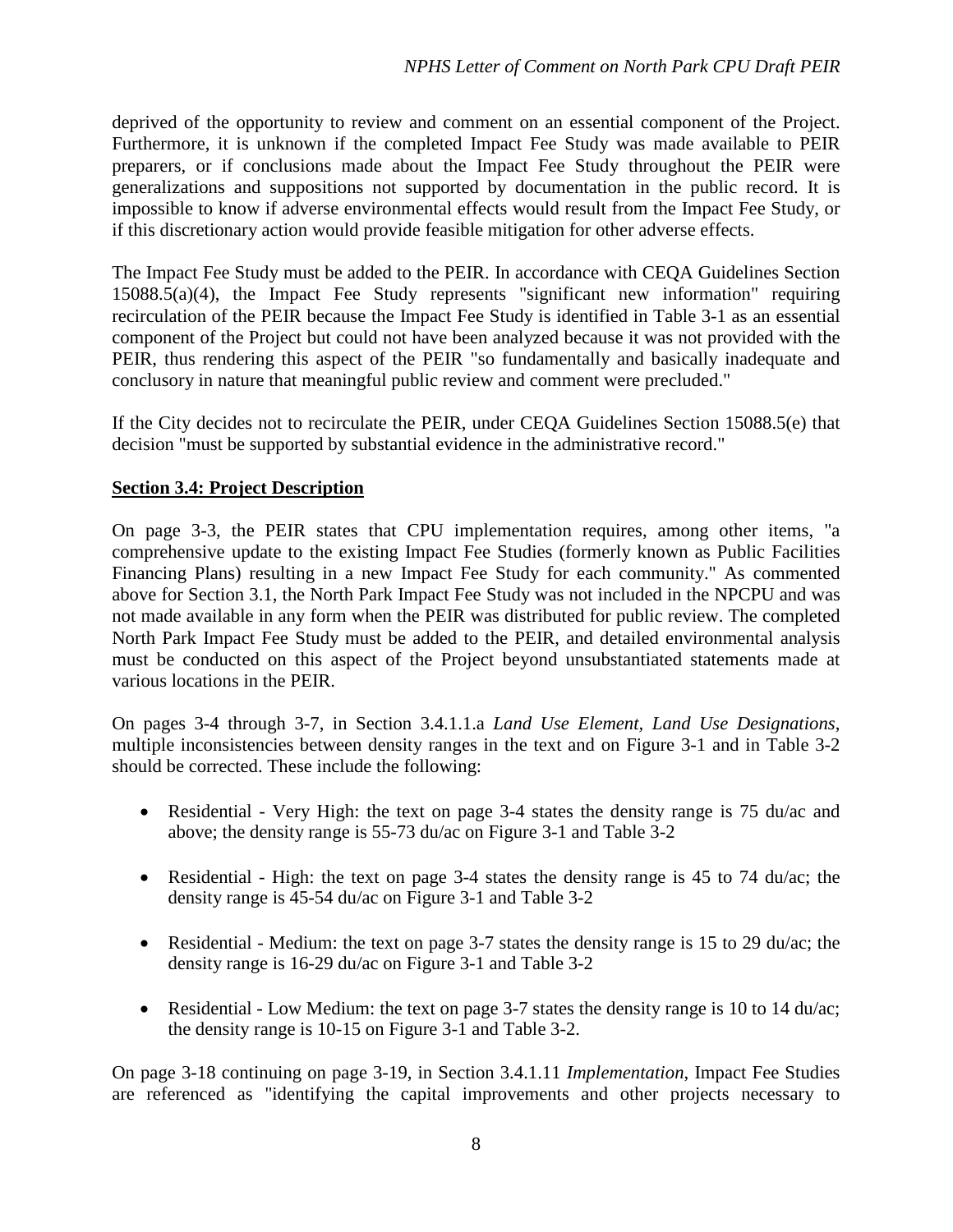accommodate present and future community needs," as identifying "facilities and other public improvements" and as identifying "unfunded needs" in the community. Therefore, the North Park Impact Fee Study is essential for evaluating impacts to issues such as public utilities and services. But as commented above for Section 3.1, the North Park Impact Fee Study was not included in the NPCPU and was not made available in any form when the PEIR was distributed for public review.

On pages 3-20 through 3-25 in Section 3.4.3.1 *Citywide Rezoning*, several inconsistencies between zone codes in the text and on Figure 3-6 and Table 3-4 should be corrected. These include the following:

- Table 3-4 lists Proposed Zones RM-2-4, RM-2-6, and RM-2-7, which are not in the legend for Figure 3-6 or defined in the text on page 3-25
- Table 3-4 does not include Proposed Zone RM-3-7, which is on Figure 3-6 and described on page 3-25

Table 3-4 footnotes on page 3-24 should include information about the density increases allowed by the Pedestrian-Oriented Infill Development Enhancement Program, similar to the footnotes provided about the Transit-Oriented Development Enhancement Program.

On pages 3-28 and 3-29, Section 3.4.4 *Impact Fee Studies* briefly describes the updated Impact Fee Studies and states that a complete list of projects is included in the documents. As commented above for Section 3.1, the North Park Impact Fee Study was not included in the NPCPU and was not made available in any form when the PEIR was distributed for public review. The completed North Park Impact Fee Study must be added to the PEIR, and detailed environmental analysis must be conducted on this aspect of the Project beyond conclusory and unsubstantiated statements made at various locations in the PEIR.

## **Section 3.5.6: Diversity and Affordability of Housing**

This section on page 3-31 of the PEIR should also discuss Residential Infill Policy LU-4.20, which states, "Encourage the redevelopment of multi-family housing built between 1960 and 1980." This type of housing is already relatively affordable, and the policies described in NPCPU Section 2.8 *Community Enhancement Program - Pedestrian-Oriented Infill Development Enhancement Program* specifically target such units for replacement with higher density and potentially more expensive units that existing residents would likely not be able to afford. It should also be disclosed in this section of the PEIR that the City is not requiring any of the replacement units in the Pedestrian-Oriented Infill Development Enhancement Program area to be affordable because developers may pay an in-lieu fee if they choose. This will worsen the City's already severe deficit in affordable housing.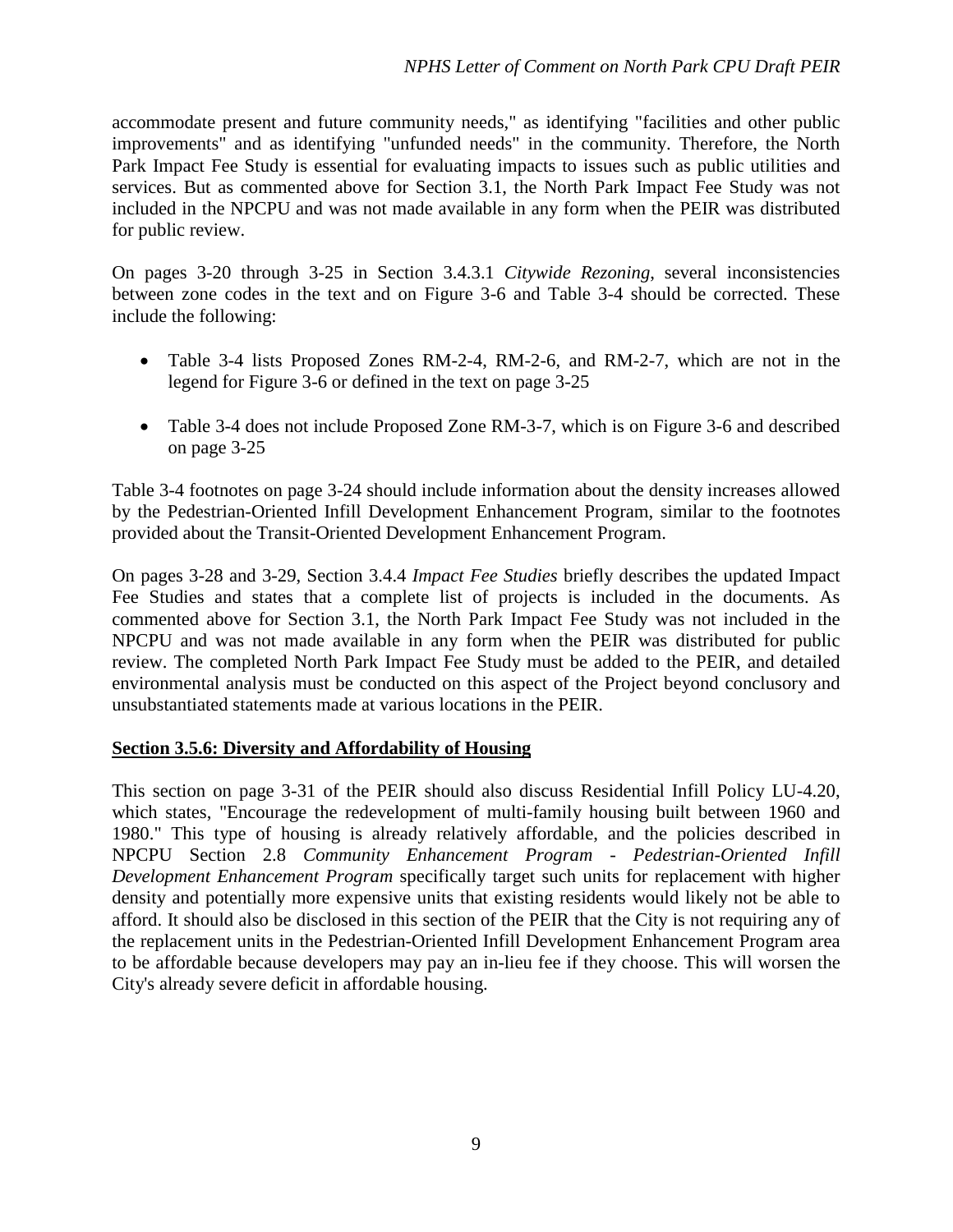## **COMMENTS ON CHAPTER 4: HISTORY OF PROJECT CHANGES RELATED TO CEQA**

#### **Section 4.3: Changes Based on Comments on the Draft Community Plans**

In Section 4.3 on page 4-2, the PEIR states, "The recommended density changes have been supported by the community group, incorporated into the proposed North Park CPU, and analyzed in this PEIR." This statement does not reflect a "good-faith effort at full disclosure" required by CEQA Guidelines Section 15003(i). Section 4.3 should disclose that multiple stakeholder organizations and residents have repeatedly opposed aspects of increased density in the CPU. Specifically, as commented on Section S.3 above, NPHS and the University Heights Historical Society have written multiple letters objecting to the Pedestrian-Oriented Infill Development Enhancement Program, which would allow developers to propose up to 73 du/ac, and previous variations of this density bonus program, as well as other substantial increases in density.

## **COMMENTS ON CHAPTER 5: REGULATORY FRAMEWORK**

#### **Section 5.1.1.1: Land Use and Community Planning Element**

This section should add discussion on page 5-4 regarding Environmental Justice to explain that Executive Order 12898, Federal Actions to Address Environmental Justice in Minority and Low-Income Population, signed on February 11, 1994 focused attention on the environmental and human health conditions in minority and low-income communities to enhance the provision of nondiscrimination and to promote meaningful opportunities for participation in matters relating to minority and low-income communities and their environment. This regulatory information about Environmental Justice is important background for analysis that needs to be added to Section 6.1 regarding how the Pedestrian-Oriented Infill Development Enhancement Program is inconsistent with federal Executive Order 12898 as well as San Diego General Plan direction regarding environmental justice.

## **COMMENTS ON CHAPTER 6: ENVIRONMENTAL ANALYSIS - NORTH PARK**

#### **Section 6.1: Land Use**

Section 6.1.3 *Impact Analysis* does not provide a "plan-to-ground" analysis as stated on page 1-5 of the PEIR. The goals and recommendations of the NPCPU are concluded on page 6.1-5 of the PEIR to be "consistent with development design guidelines, other mobility and civic guidelines, and programs in accordance with the general goals stated in the General Plan" without any supporting documentation or analysis.

Consistency with the General Plan policies in Section 6.1.3.a *City of San Diego General Plan* should include detailed analysis of issues related to General Plan policies listed in Section 5.1.1.1 on page 5-4, including that planned density of residential land uses is not completely within appropriate locations, the Impact Fee Study was not included in the NPCPU, and the Pedestrian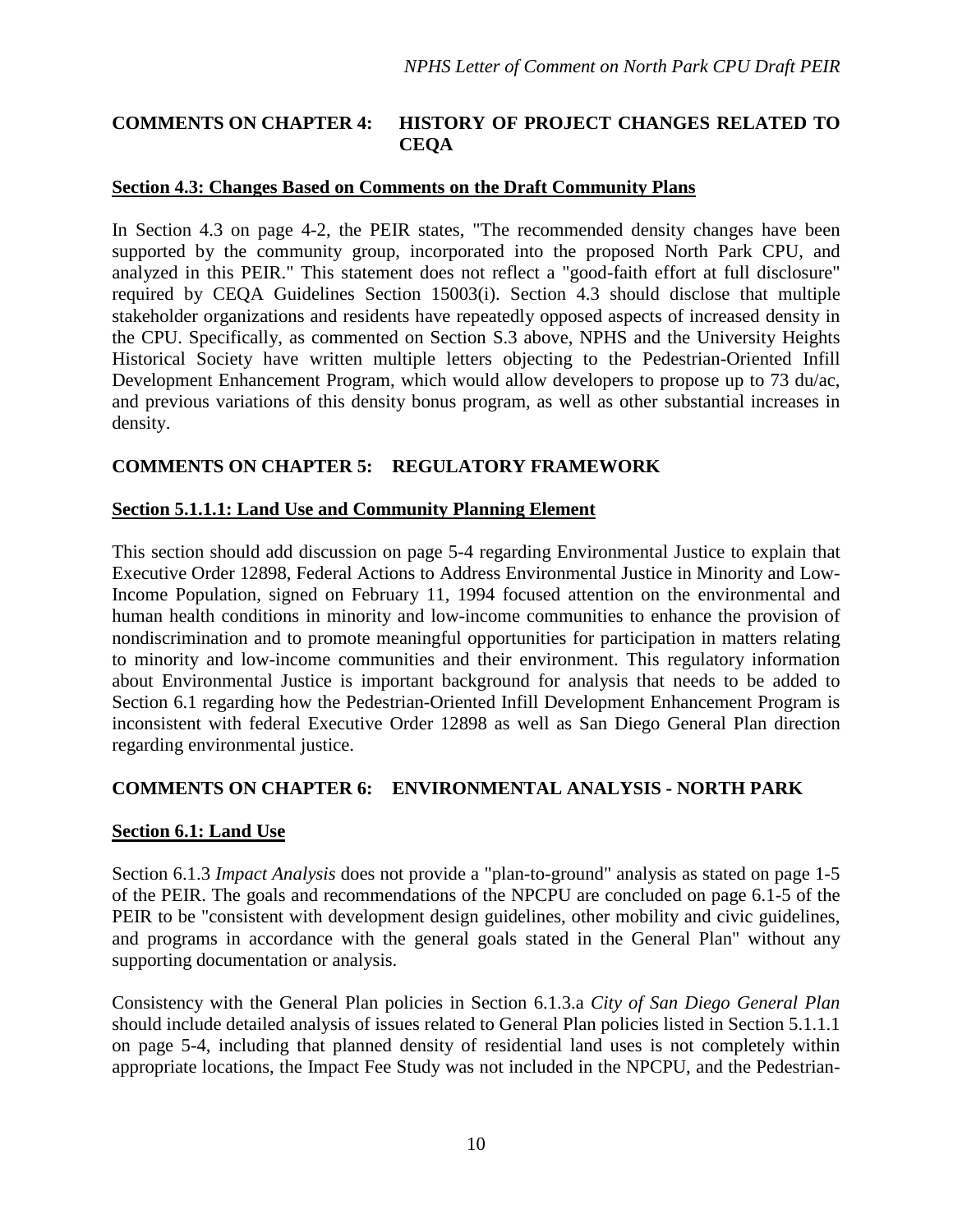Oriented Infill Development Enhancement Program violates Executive Order 12898 and the U.S. EPA definition of Environmental Justice. As examples, an analysis will reveal the following:

- The NPCPU is not consistent with the third listed goal for "Community plans that maintain or increase planned density of residential land uses in appropriate locations" because multiple stakeholders have repeatedly informed the City during the planning process that the Pedestrian-Oriented Infill Development Enhancement Program Area is an inappropriate location for density bonuses allowing up to 73 du/ac.
- The NPCPU distributed with the PEIR for public review is not consistent with the fourth listed goal for "Community plan updates that are accompanied by updated IFS (formerly known as PFFPs)" because the Impact Fee Study was not included in the NPCPU and was not made available in any form when the PEIR was distributed for public review.
- The NPCPU is in direct conflict with General Plan direction regarding Environmental Justice and violates federal Executive Order 12898, because the NPCPU contains specific policies targeting the replacement of existing multi-family housing units in Census Tract 13.00, which has much higher percentages of minorities and low-income residents than in the County as a whole, and Census Tract 9.00, which has a much higher percentage of low-income residents. These two Census Tracts encompass most of the Pedestrian-Oriented Infill Development Enhancement Program area. This aspect of the NPCPU will create the potential for disproportionate displacement of vulnerable populations and therefore is not consistent with the U.S. EPA definition of Environmental Justice as fair treatment and meaningful involvement of all peoples, regardless of race, color, national origin, or income.
- The NPCPU is not consistent with Project Objective 2 on page 3-3, which states, "Maintain or increase the housing supply through the designation of higher residential densities focusing along major transit corridors." The Pedestrian-Oriented Infill Development Enhancement Program area is not focused along a major transit corridor such as University Avenue or El Cajon Boulevard.
- The NPCPU is not consistent with its own policies, including LU-4.1 listed on Table 6.1-1 on page 6.1-6, which states, "Maintain the low density character of predominantly single family areas, outside of the designated higher density areas primarily located along El Cajon Boulevard and University Avenue, and encourage rehabilitation where appropriate." The Pedestrian-Oriented Infill Development Enhancement Program would eliminate existing low density character in this predominantly single family residential area which is outside of University Avenue and El Cajon Boulevard.

Consistency with the General Plan policies also should include detailed analysis of issues related to General Plan policies in Section 5.12 *Public Services and Facilities* on page 5-50. An analysis will reveal the following:

• The NPCPU is not consistent with General Plan Public Facilities Element policies specifying that Impact Fee Studies should be completed concurrent with preparation of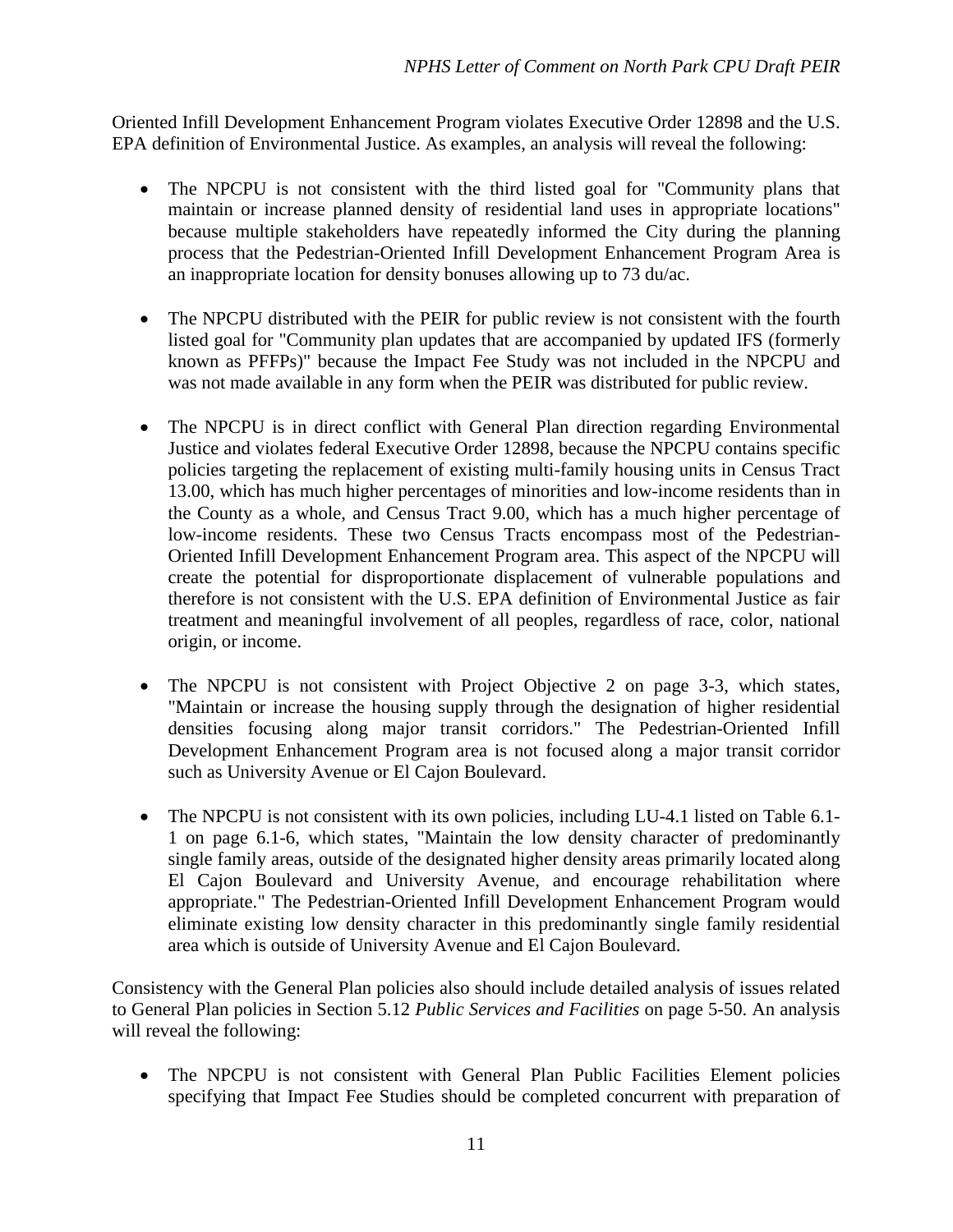Community Plan updates because the Impact Fee Study was not included in the NPCPU and was not made available in any form when the PEIR was distributed for public review.

Table 6.1-2 on page 6.1-11 does not define zone RM-3-7, which is on Figure 3-6.

The discussion on page 6.1-13 does not provide any analysis to support the conclusion that the NPCPU "furthers the goals for addressing environmental justice in the North Park Community." Socioeconomic data should be included in the PEIR to provide the basis for analysis. As commented above, an analysis of Census Tracts where relatively affordable existing housing is specifically targeted for replacement by the Pedestrian-Oriented Infill Development Enhancement Program will reveal that there is the potential for disproportionate displacement of vulnerable populations; therefore, this aspect of the NPCPU is not consistent with the U.S. EPA definition of Environmental Justice.

Table 6.1-3 on page 6.1-16 is missing a definition for MR-2500.

Table 6.1-4 *Proposed Citywide Zones* lists RM-2-7, which is not on Figure 3-6.

Table 6.1-4 does not list RM-3-7, which is on Figure 3-6.

Table 6.1-4 should disclose information about the densities allowed by the Pedestrian-Oriented Infill Development Enhancement Program, similar to the information presented for the Transit-Oriented Development Enhancement Program.

The discussion on page 6.1-18 in Section 6.1.3.d *San Diego Forward - the Regional Plan* does not provide any analysis to support the conclusion that the community villages "would reduce reliance on the automobile and promote walking and use of alternative transportation." In particular, there is no information presented regarding how the NPCPU would reduce work related trips or increase bus transit use.

The conclusions in Section 6.1.4 *Significance of Impacts, Issue 1 Conflicts with Applicable Plans* should be revised to disclose inconsistencies with the General Plan and San Diego Forward - the Regional Plan and identify potential significant impacts as discussed in the comments above, as well as any other inconsistencies identified by conducting a thorough "plan-to-ground" analysis.

#### **Section 6.2: Visual Effects and Neighborhood Character**

On page 6.2-1, the introduction to existing conditions should add that visual assets in the NPCPU include the numerous residential and commercial buildings of historic age that still reflect attractive and authentic architecture of their origins, particularly during the heyday of Craftsman and Revival architectural styles, and a small village scale of the period from 1900 to 1940.

On Figure 6.2-1 *Public Views-North Park*, two open space/parks areas are identified without accompanying viewsheds. These are the existing North Park Community Park between Oregon and Idaho streets south of El Cajon Boulevard, and the planned but not yet constructed park at North Park Way and Granada Avenue behind the North Park Theatre. Viewsheds should be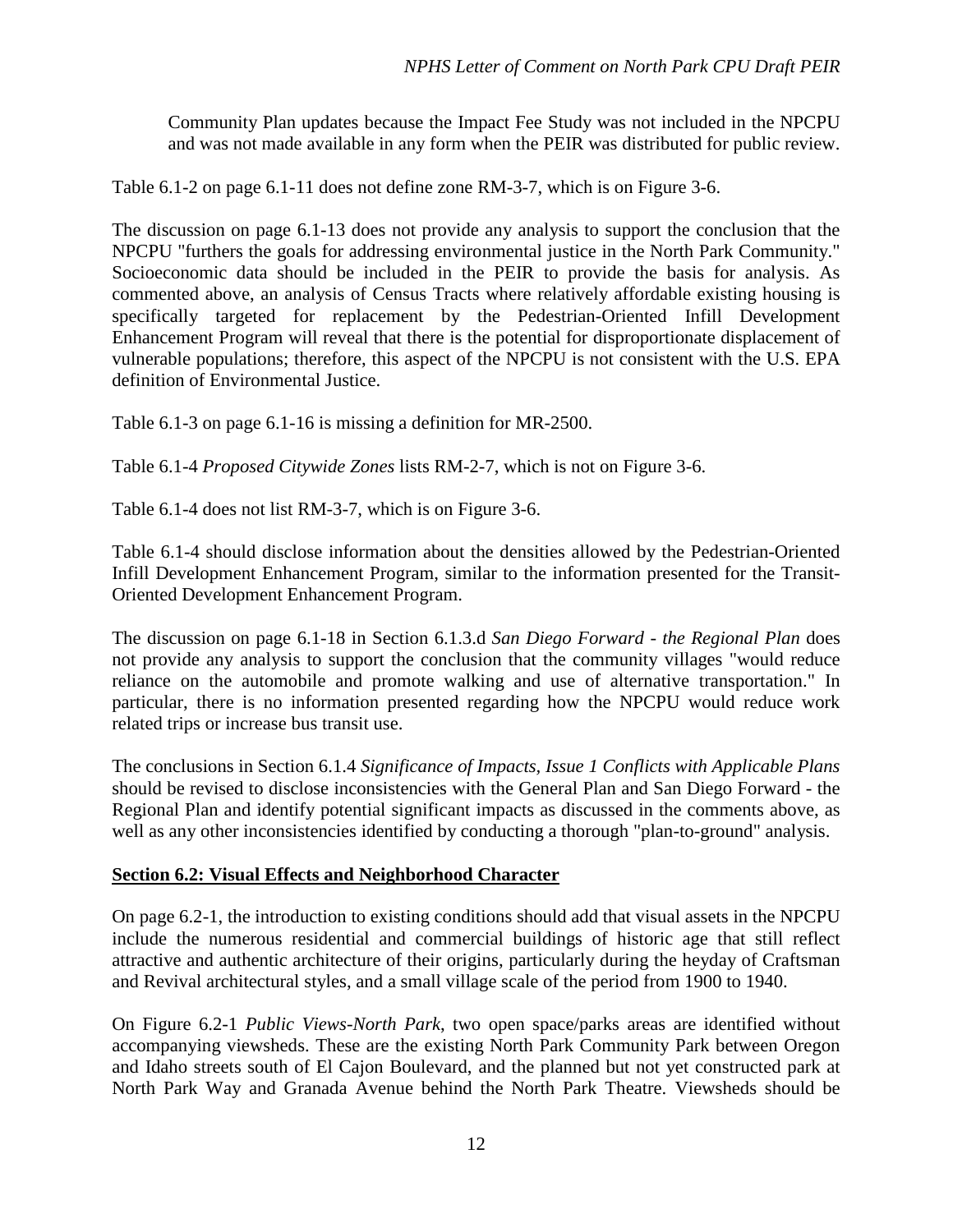identified for these areas, and a specific plan-to-ground analysis of how planned zoning and building heights would affect views from these public areas should be provided.

On Figure 6.2-2 *Centers, Corridors, and Neighborhoods - North Park*, the University Heights Water Storage and Pumping Station Historic District between Oregon and Idaho streets south of El Cajon Boulevard should be added. This historic district, which encompasses the Water Tower and North Park Community Park (once the site of a 17.5-million gallon partially buried reservoir) was established April 23, 2015.

On Figure 6.2-2, many areas are misidentified as "Multi-Character Neighborhoods," which the text on page 6.2-4 describes as places where "North Park's original character is no longer dominant." The determination of a street/area being Traditional or Multi-Character should be based upon whether the greatest number of buildings in the street/area are consistent in age and style of the particular period or not. If the street/area has a clear majority of such a consistency, the neighborhood should be considered Traditional and not Multi-Character. For example, NPHS finds that streets identified on Figure 6.2-2 as Multi-Character Neighborhoods but should be identified as Traditional Neighborhoods include the following:

- *Both sides of Wightman from Arnold to 28th* (includes corner lots abutting Wightman) Total # of Properties =  $27$ ; # of Pre  $1930s = 22$ ; # of Pre  $1950s = 4$ ; # of  $1970s$  Era = 1 % of properties evaluated as contributing to the historical fabric of the street = 85%
- 28<sup>th</sup> from Landis thru Wightman (includes corner lots abutting 28th) Total # of Properties =  $14$ ; # of Pre  $1930s = 13$ ; # of  $1970s$  Era = 1 % of properties evaluated as contributing to the historical fabric of the street = 86%
- *Both sides of Bancroft from Landis to North Park Way* (includes corner abutting Bancroft)

Total # of Properties = 22; # of Pre  $1940s = 17$ ; # of Pre  $1950s = 1$ ; # of  $1970s$  Era = 4 % of properties evaluated as contributing to the historical fabric of the street  $= 68\%$ 

- *Both sides of Georgia from Lincoln to El Cajon Boulevard* Total # of Properties =  $64$ ; # of Pre  $1960s = 48$ ; # of apartments = 16 % of properties evaluated as contributing to the historical fabric of the street  $= 75\%$
- *Both sides of Howard from Park to Texas* Total # of Properties =  $38$ ; # of Pre  $1960s = 36$ ; # of apartments = 2 % of properties evaluated as contributing to the historical fabric of the street = 95%
- *Both sides of Polk from Park to Texas* Total # of Properties = 34; # of Pre  $1960s = 34$ ; # of apartments = 0 % of properties evaluated as contributing to the historical fabric of the street  $= 100\%$
- *Both sides of Lincoln from Park to Texas* Total # of Properties =  $25$ ; # of Pre 1960s =  $25$ ; # of apartments = 0 % of properties evaluated as contributing to the historical fabric of the street  $= 100\%$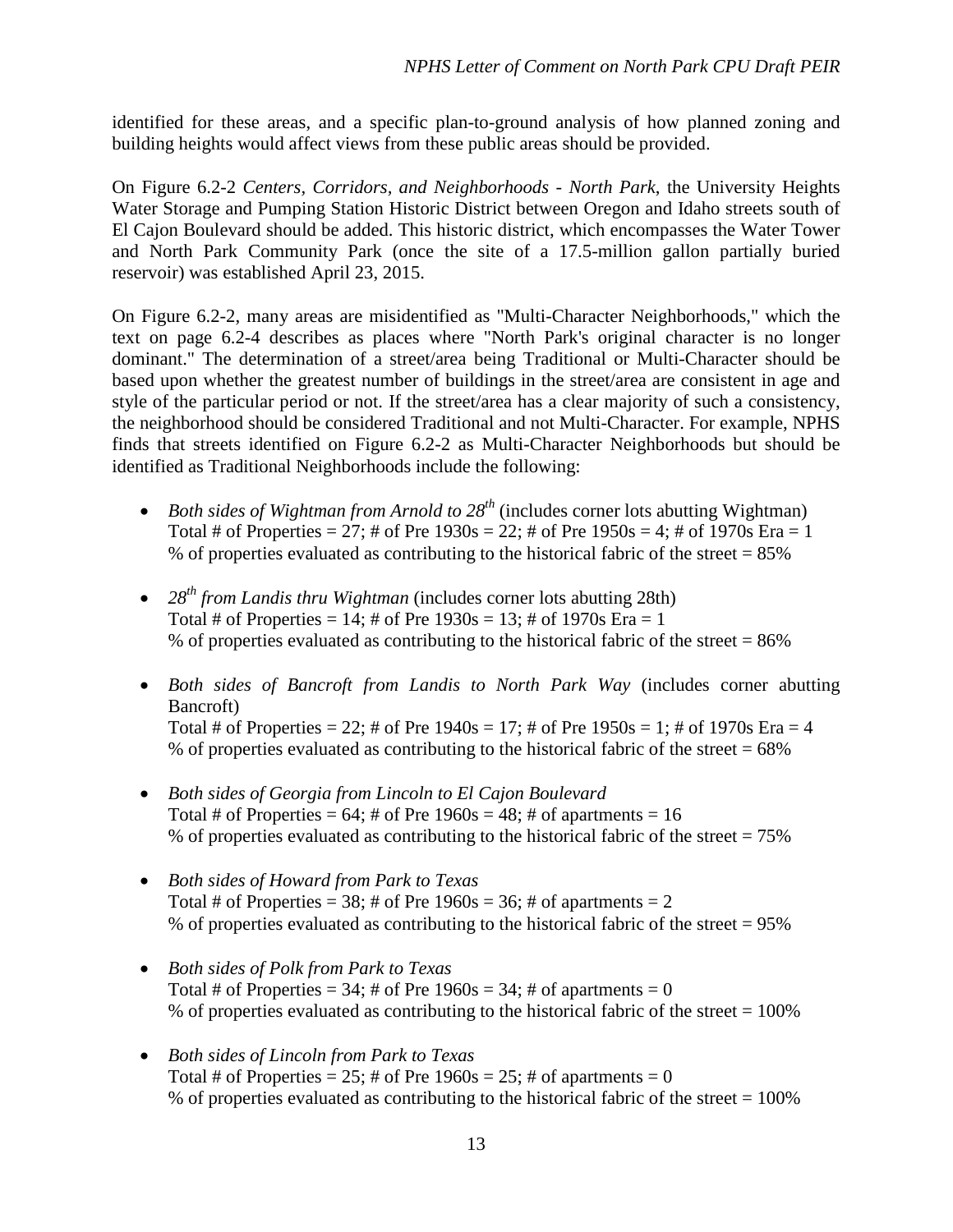In consideration of the above examples of errors, a detailed on-the-ground review of the NPCPU area should be conducted in order to correct Figure 6.2-2 to accurately reflect North Park's neighborhood character.

On Figure 6.2-3 *Community Gateways - North Park* there is no explanation in the legend of the letters in circles.

Section 6.2.3 *Impact Analysis, Issue 1 Scenic Vistas or Views*, should provide an analysis of potential impacts on public views adjacent to North Park Community Park (which is also a historic district) from zoning that would allow density of 73 du/ac and 60-foot high buildings.

Section 6.2.3 *Impact Analysis, Issue 1 Scenic Vistas or Views*, should provide an analysis of potential impacts on public views adjacent to the planned park behind the North Park Theatre from zoning that would allow density of 109 du/ac and buildings of unlimited height.

Section 6.2.3 *Impact Analysis, Issue 2 Neighborhood Character*, lacks a meaningful analysis of the impacts of zoning and the Pedestrian-Oriented Infill Development Enhancement Program on existing neighborhood character. These aspects of the NPCPU will indeed result in a "substantial alteration (e.g. bulk, scale, materials or style)" to the existing character of North Park, and the resulting significant impacts must be disclosed to decision makers and stakeholders. As examples, an analysis will reveal the following:

- On page 6.2-7, the PEIR offers as rationale for non-significance that "much of the CPU area is already developed, and any new development or redevelopment would occur on infill sites." While it is true that much of the CPU area is already developed, the residential buildings typically do not exceed two stories in height and many are of historic age, so they reflect consistent low-rise scale, are made of historic materials such as stucco and irreplaceable types of wood, and are built in Craftsman or Revival styles. New development on the very few vacant sites available (what it is assumed is meant by "infill") would likely not be consistent with the historic materials, style, low-rise scale and detail of neighboring structures. Redevelopment on occupied sites would create similar incompatibilities with the added impact of demolishing existing structures that do reflect the highly valued historic neighborhood character of North Park. This is a significant impact.
- On page 6.2-7, the PEIR states, "Future development within the CPU area would be required to comply with the city's General Plan..." However, the NPCPU policies related to the Pedestrian-Oriented Infill Development Enhancement Program are inconsistent with General Plan direction regarding Environmental Justice and violate Executive Order 12898 by encouraging the disproportionate displacement of vulnerable populations. Development under the Pedestrian-Oriented Infill Development Enhancement Program therefore would not comply with the City's General Plan. This is a significant impact.
- On page 6.2-7, the PEIR states that "The Urban Design Element of the proposed North Park CPU establishes an urban design framework intended to direct future development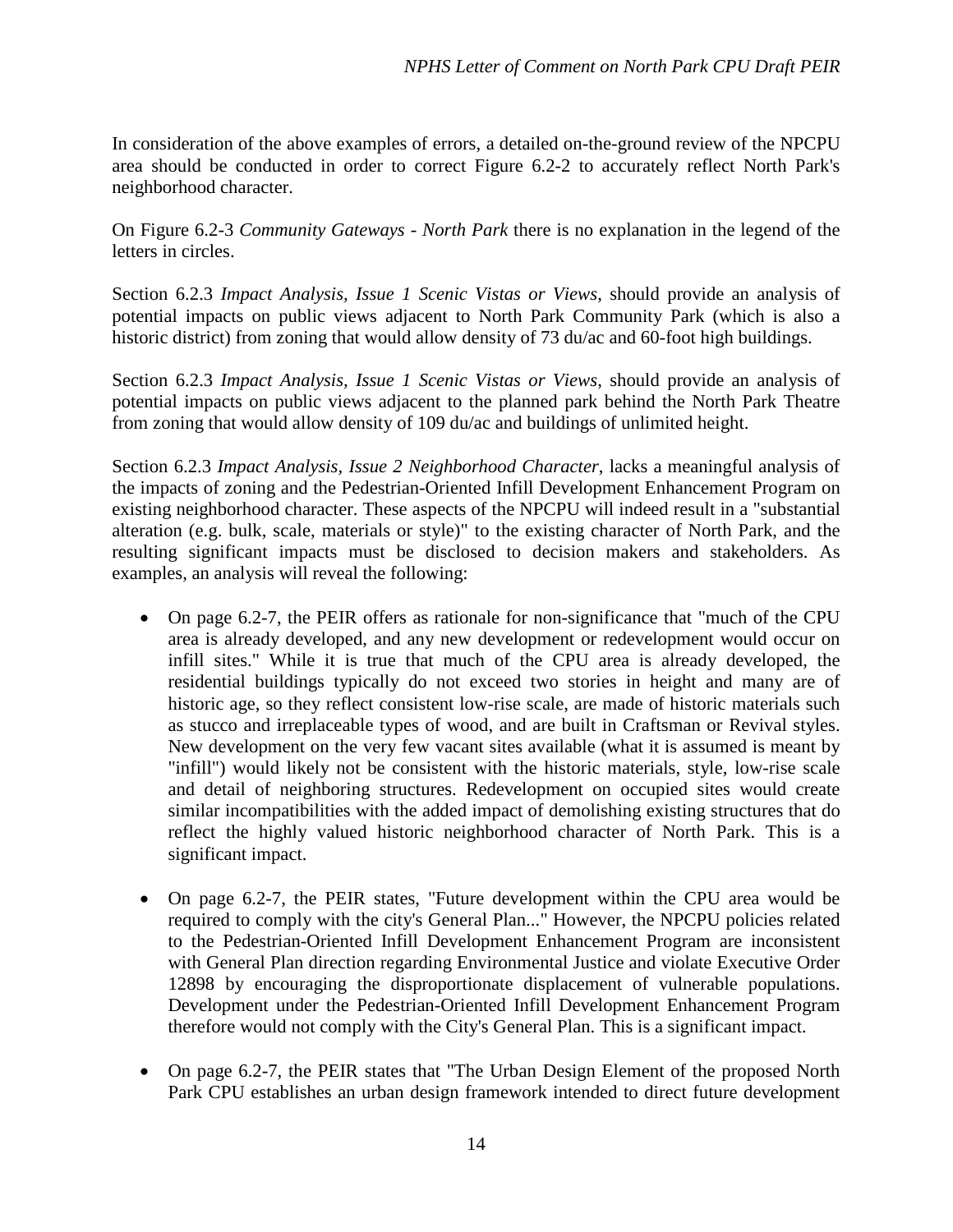in a manner that ensures that the physical attributes of the North Park community would be retained and enhanced by design that responds to the community's particular context: its physical setting, cultural and social amenities, and historical assets." However, structures built to the allowable density of 73 du/ac under the Pedestrian-Oriented Infill Development Enhancement Program in an area of historic-age single family homes and two-story apartment complexes would by definition result in a substantial change in bulk and scale to the existing character. This is a significant impact no amount of setbacks or design features can avoid.

• On page 6.2-8, principles of the Urban Design Framework include: "A respect and appreciation for the history and culture of the community as expressed in historic districts." Since most of the Greater North Park Community Planning Area was built out by the 1950s, its history and culture are reflected throughout the planning area, not just in the few designated and proposed historic districts. Limiting respect and appreciation to only historic districts creates the potential for substantial alterations in bulk, scale, materials or style to all other neighborhood areas. In addition, proposed historic districts are not protected. As an example, zoning within the proposed 30th Street/University Avenue Commercial Historic District (shown on Figure 1-3 and listed in Table 10-4 of the June 2016 NPCPU) would be up to 109 du/ac with buildings of unlimited height. This is a significant impact no amount of setbacks or design features can avoid.

On page 6.2-10, the PEIR concludes that the "regulatory framework would ensure that future development within the CPU area is compatible with the surrounding environment and does not degrade the character or quality of the area." However, no analysis is provided to substantiate this conclusion. In fact, as illustrated by the examples above, the proposed zoning and programs of the NPCPU, notably the Pedestrian-Oriented Infill Development Enhancement Program, will create incompatible development that will certainly lead to degradation of the historic character and quality of North Park. Far from being "less than significant," the NPCPU will result in significant and unavoidable impacts to neighborhood character that must be disclosed to decision makers and stakeholders.

Potential impacts to neighborhood character require analysis, disclosure, and mitigation. Correcting this deficiency in the PEIR will require the addition of "significant new information" under CEQA Guidelines Section  $15088.5(a)(1)$ . Adequate analysis will reveal that (1) new significant environmental impacts would result from the Project in areas where substantial increases in density resulting from changes in zoning and incentives (in particular within the Pedestrian-Oriented Infill Development Enhancement Program area) would lead to incompatible development that would degrade the character and quality of the area; (2) new mitigation measures would be needed; and (3) not providing this new information and recirculating the PEIR would deprive the public of a meaningful opportunity to comment upon a substantial adverse environmental effect of the project.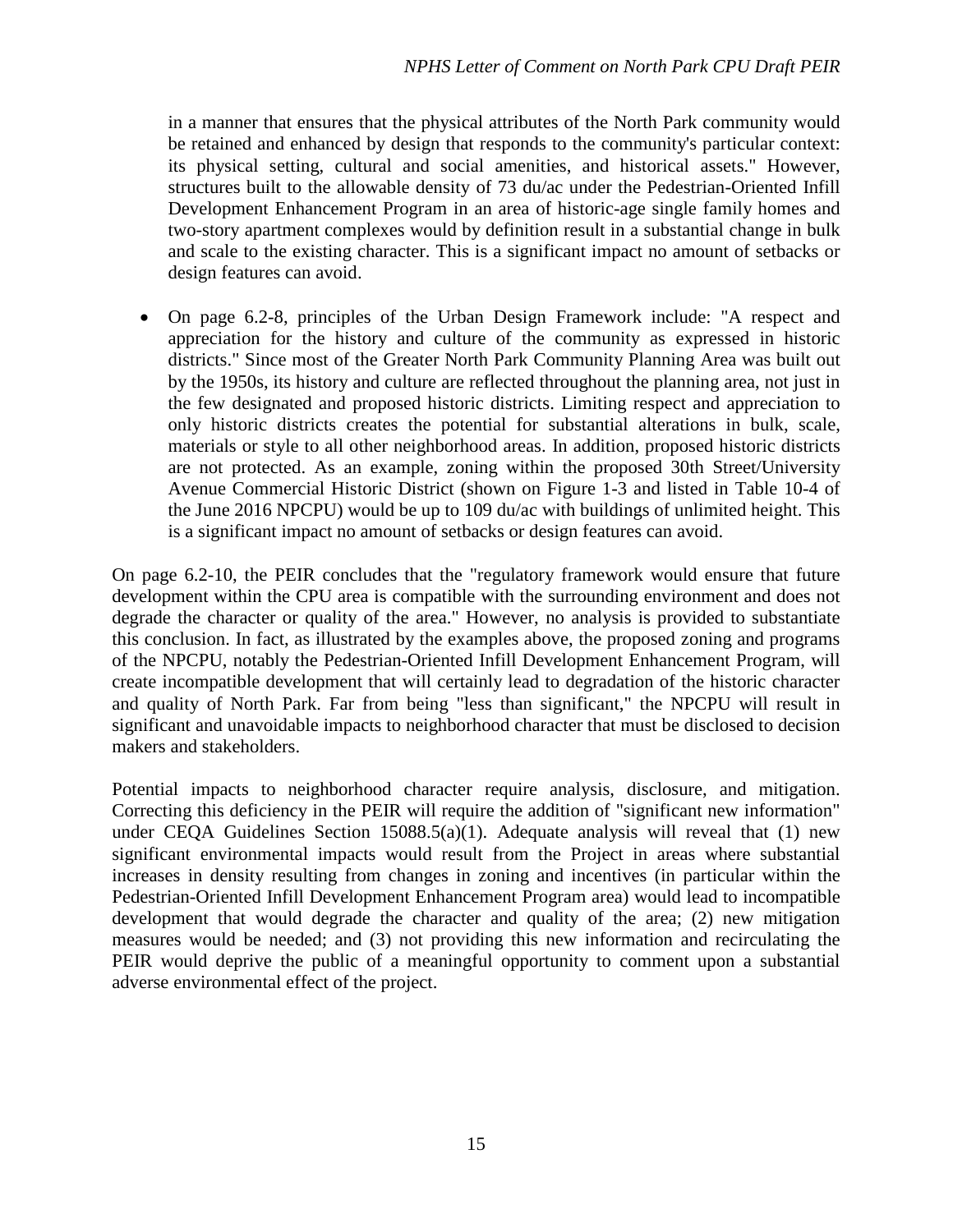## **Section 6.3: Transportation and Circulation**

Section 6.3.5 *Mitigation Framework* on page 6.3-44 provides an incomplete and confusing explanation for why many mitigation measures were not recommended. This section of the PEIR should only list the recommended measures as "mitigation" and group the rejected measures, most of which would generate unacceptable secondary impacts, in a separate section before the recommended mitigation measures. An explanation of why each non-selected measure was rejected and a brief explanation of potential secondary impacts should be provided.

Section 6.3.5 is also deficient because the Impact Fee Study that is referenced was not provided with the PEIR. Correcting this deficiency in Section 6.3 of the PEIR will require the addition of "significant new information" under CEQA Guidelines Section 15088.5(a)(4) because this portion of the PEIR that cites the Impact Fee Study without providing it is so "fundamentally and basically inadequate and conclusory in nature that meaningful public review and comment were precluded."

## **Section 6.5: Greenhouse Gas Emissions**

Section 6.5.3.1 *Issue 1 Greenhouse Gas Emissions* has text that is out of place and an erroneous conclusion of non-significance, as discussed below.

The first two paragraphs on page 6.5-8 discuss consistency with the City's Climate Action Plan, and therefore should be moved to Section 6.5.3.2 *Issue 2 Conflicts with Plans or Policies*.

The third paragraph on page 6.5-8 mentions a "reduction factor" for transit that was applied in the greenhouse gas (GHG) emissions analysis. The source of this factor and a brief explanation of its application should be disclosed.

The last paragraph on page 6.5-8 and continuing to page 6.5-9 concludes that impacts associated with GHG emissions would be less than significant. This conclusion is not consistent with the threshold or the quantitative analysis. The threshold of significance on page 6.5-6 is: Would the proposed project generate greenhouse gas emissions, either directly or indirectly, that may have a significant impact on the environment? The quantitative analysis presented in Table 6.5-3 on page 6.5-7 shows that total GHG emissions would be greater for the proposed NPCPU than under existing conditions and the currently adopted community plan. These increases in GHG emissions mainly come from energy use, area sources, solid waste disposal, and construction. Since the total GHG emissions with the project would be greater than under existing conditions or with the current community plan, the project clearly exceeds the threshold of significance and impacts should have been concluded to be significant.

In Table 6.5-3, vehicle emissions are greater for the NPCPU than under the current community plan but are less than under existing conditions. This result should be explained further. If traffic volumes will increase in the future, as indicated by traffic analysis in Section 6.3 of the PEIR, how do GHG emissions from vehicles decrease? Does the decrease come from improvements in vehicles or fuels, or from a projected decrease in vehicle miles travelled, or from another source?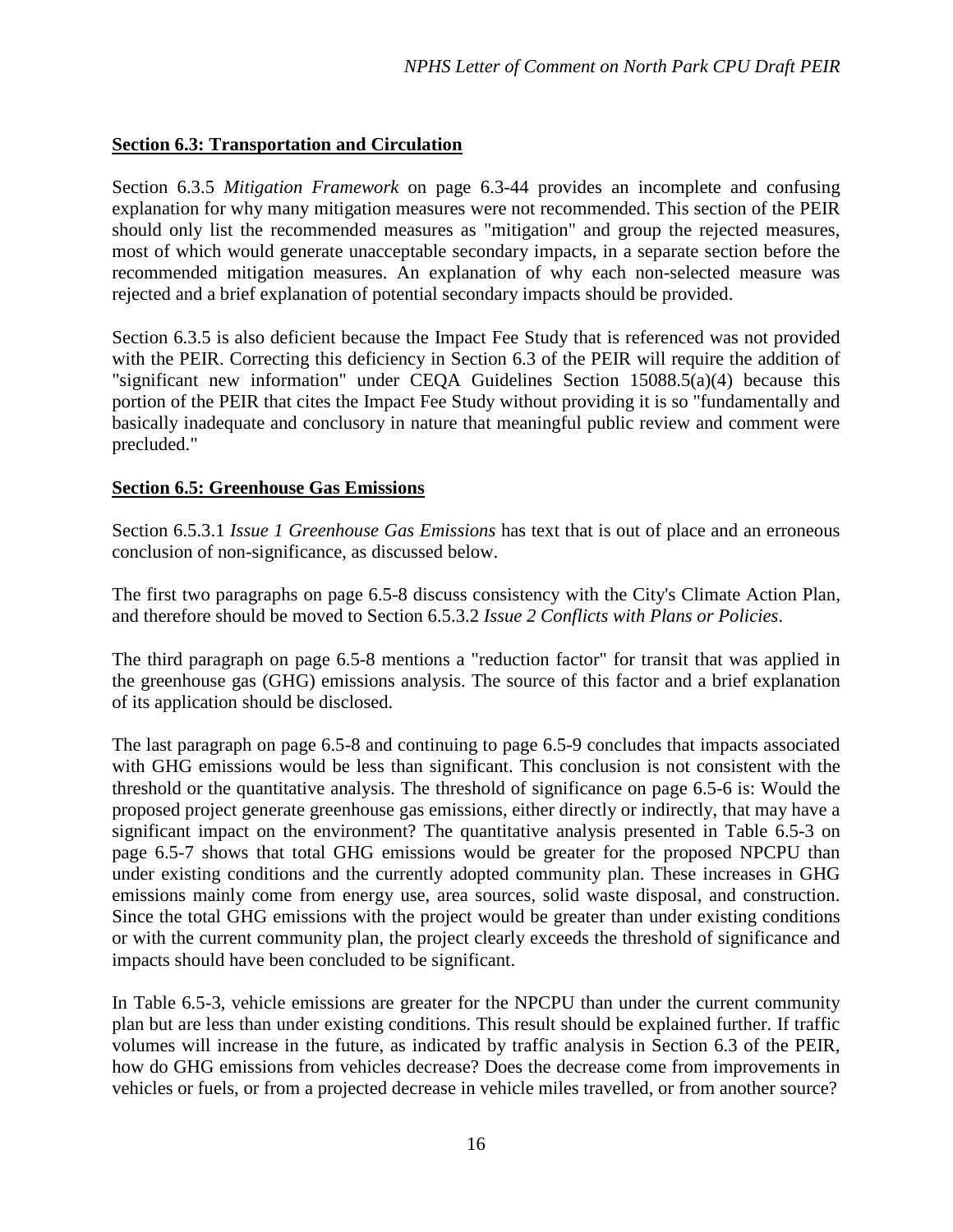In addition, the location of these significant GHG impacts and the potential for vulnerable populations to be disproportionately affected should be discussed. On page 6.5-6, the PEIR states, "Concentrating new growth in an area can result in greater GHG emissions than allowing less intensive land uses to remain. Thus, consistency with the City of Villages Strategy can result in specific areas having an increase in GHG emissions, while Citywide a decrease of GHG emissions may occur." The NPCPU zoning and programs causing significantly increased GHG emissions therefore may be in direct conflict with General Plan direction regarding Environmental Justice and may violate Executive Order 12898. For example, if the increased GHG emissions would predominately occur in Census Tract 13.00, which has much higher percentages of minorities and low-income residents than in the County as a whole, and Census Tract 9.00, which has a much higher percentage of low-income residents, vulnerable populations may be disproportionately affected. These two Census Tracts encompass most of the Pedestrian-Oriented Infill Development Enhancement Program area. If this is the area with the greatest amount of "Area Sources," then this aspect of the NPCPU will create the potential for disproportionate impacts to vulnerable populations and therefore is not consistent with the U.S. EPA definition of Environmental Justice as fair treatment and meaningful involvement of all peoples, regardless of race, color, national origin, or income. This issue should be thoroughly and quantitatively analyzed in the PEIR.

#### **Section 6.6: Noise**

On Figure 6.6-3 *Future (2035) Traffic Noise Contours – North Park* on page 6.6-13, the asterisks in the legend for three land use designations are not defined.

On page 6.6-23, the PEIR concludes construction noise "would remain significant and unavoidable (Impact 6.6-4)." However, on page 6.6-26, the PEIR concludes that Impact 6.6-4 "would be less than significant" with implementation of controls outlined in noise mitigation measure NOISE 6.6-1. This inconsistency in conclusions should be corrected.

On page 6.6-23, the PEIR concludes construction vibration "would be potentially significant (Impact 6.6-5)." However, on page 6.6-26, the PEIR concludes that "even with the implementation of NOISE 6.6-2, construction related vibration impacts would be significant and unavoidable." This inconsistency in conclusions should be corrected.

#### **Section 6.7: Historical Resources**

Section 6.7.4 *Impact Analysis* of the PEIR lacks quantification and detail that should be provided under a plan-to-ground assessment. Examples of deficiencies that should be corrected in order for the PEIR to provide a good faith effort at full disclosure required by CEQA Guidelines Section 15151 are discussed below.

The focus of the historic resources impacts analysis is on designated buildings and districts and on properties deemed eligible for individual listing. However, on page 6.7-10, the PEIR states, "The City of San Diego's CEQA Significance Determination Thresholds define a significant historic resource as one which qualifies for the California Register of Historical Resources or is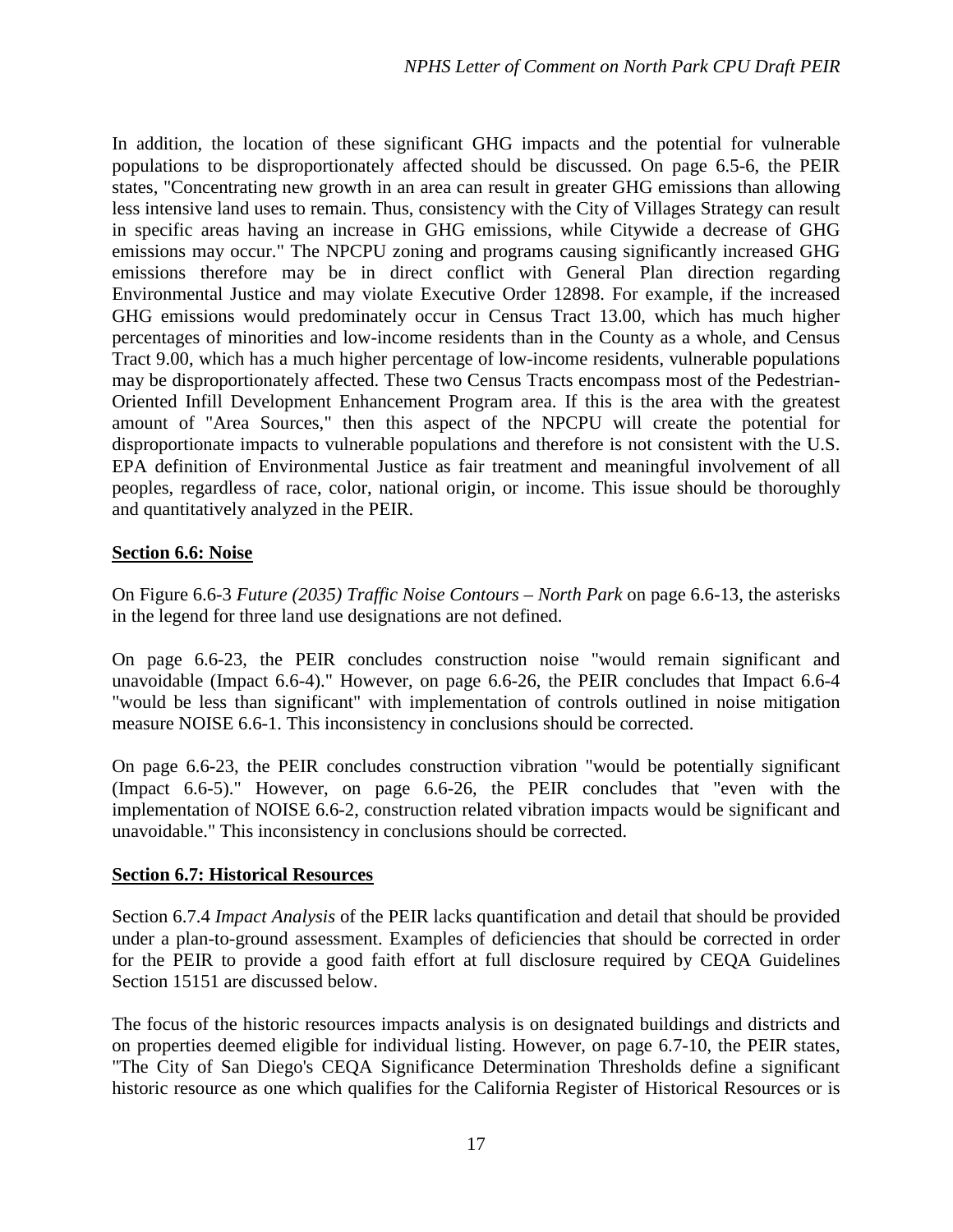listed in a local historic register or deemed significant in a historical resource survey, as provided under Section 5024.1(g) of the Public Resources Code; though even a resource that is not listed in, or determined eligible for listing in, the California Register, not included in a local register, or not deemed significant in a historical resource survey may nonetheless be historically significant for purposes of CEQA [emphasis added]. As an urban area that was largely built out by the 1950s, the Greater North Park Community Planning Area encompasses many buildings of historic age (45 years or older, which currently means built earlier than approximately 1970) that were not included in the impact analysis. Information on these resources must have been available to PEIR preparers because on page 6.7-5, the PEIR states, "The Historic Resources Survey completed for the North Park CPU and associated discretionary actions included a property-by-property inspection of the entire CPU area." Information on the numbers and general characteristics of all properties of historic age should be added to Section 6.7.1 *Existing Conditions*.

The significance determination threshold for impacts related to historical resources is stated on page 6.7-8 as, "An alteration, including the adverse physical or aesthetic effects and/or the destruction of a historic building (including an architecturally significant building), structure, object or site." Therefore, a plan-to-ground analysis should present quantitative information about the number of historic age structures potentially affected by policies, zoning, and programs proposed by the NPCPU. However, the impact analysis in Section 6.7.4 *Issue 1 Historic Structures, Objects, or Sites* is cursory and policy-focused, and does not quantify potential impacts from proposed zoning and the transit- and pedestrian-oriented density bonus programs on community resources of historic age. Examples of specific impacts that should be analyzed and disclosed are:

- Park Boulevard between El Cajon Boulevard and University Avenue has been designated as a "Transit-Oriented Development Enhancement Program Area" which would allow up to 145 du/ac proposals. The PEIR should analyze the impact that full build-out encouraged by this program would have on multiple unique historic resources, including Grace Lutheran Church, four bungalow courts built in the 1920s between Lincoln and Polk avenues, the Sprouts Farmers Market building near Howard Avenue, the Yoga/Pilates building at 4201 Park Boulevard, and the centerpiece of the shopping center at Park and El Cajon boulevards, which was once a Piggly Wiggly grocery store.
- The area between Lincoln and Howard avenues on the south and north, and between Park Boulevard and Boundary Street on the west and east has proposed zoning for at least 30- 44 du/ac, with much higher density of 73 du/ac encouraged within the Pedestrian-Oriented Infill Development Enhancement Program. The PEIR should analyze the impact that full build-out encouraged by this zoning and the density bonus program would have on multiple unique historic resources, including some of the oldest homes in Greater North Park, such as two Victorian cottages built circa 1905 on Howard Avenue east of Georgia Street, and ten Victorian/transitional/early Craftsman homes built before 1912 on Florida Street north of Polk Avenue. Impacts should also be quantified for the area between Lincoln Avenue and El Cajon Boulevard on the south and north, and between Park Boulevard and Texas Street on the west and east, which encompasses 50 homes more than 100 years old and 200+ homes more than 75 years old. In addition, impacts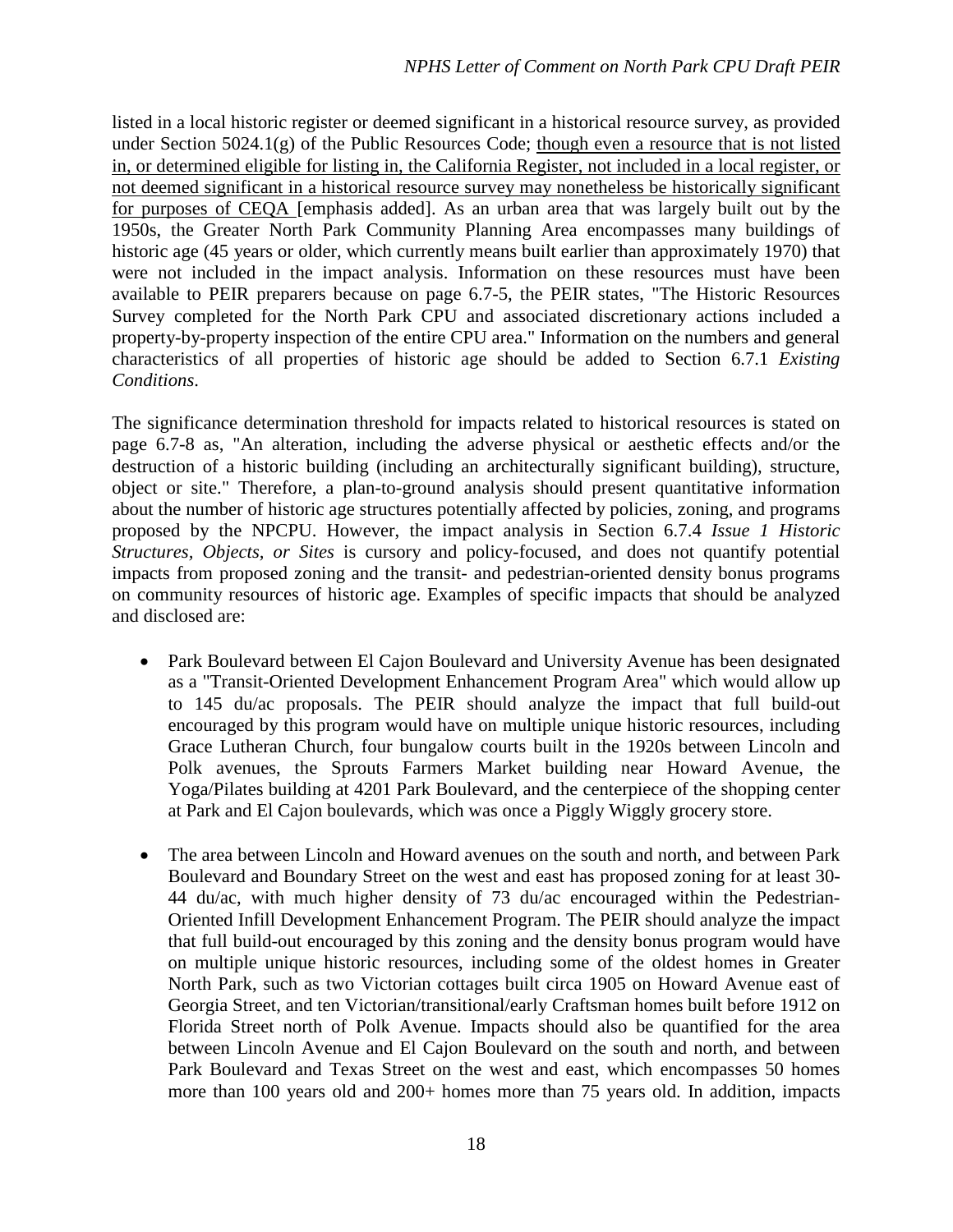should be quantified for the "Huffman" style multi-family buildings that are the intended target of the Pedestrian-Oriented Infill Development Enhancement Program, because many of these are of historic age; impacts also should be quantified for bungalow courts, which typically consist of 6+ units and could fall under the targeted building type.

• University Avenue from 28th Street to 32nd Street and 30th Street from North Park Way to Lincoln Avenue has proposed zoning of 109 du/ac with buildings of unlimited height. The PEIR should analyze the impact that full build-out allowed by this zoning would have on the integrity and viability of the potential 30th Street/University Avenue Commercial Historic District identified by the City's historical resources consultant, as well as on multiple historic structures on University Avenue such as the North Park Theatre (designated historic resource), Granada Building, Newman/IOOF Building, Woolworth building (designated historic resource), Nordberg building, and J.C. Penney Department Store building.

The conclusion on page 6.7-18 of the PEIR states that "it is impossible to ensure the successful preservation of all historic built environment resources within the North Park CPU area. Therefore, potential impacts to the potential historic districts are considered significant and unavoidable." This conclusion is a sad reflection on the poor level of effort of the NPCPU to protect North Park's greatest asset—its authentic historic resources and character—particularly when neighborhood conservation and preservation of existing single-family housing stock is identified as the most important issue in the current Community Plan.

### **Section 6.12: Public Services and Facilities**

Section 6.12 fails to present a plan-to-ground assessment of the impacts generated by the increased population in North Park encouraged by proposed zoning and enhanced development programs. Conclusions in each of the topics under *Issue 1 Public Facilities* lack connection to the threshold of significance question stated on page 6.12-4. Consequently, conclusions of less than significant impacts are unsupported by facts in the public record and may be wrong. For example, current and projected population numbers should be applied to estimate future police response times and fire/life safety response times, and compare those projections to response time goals to determine if the NPCPU would result in the need for new facilities, the construction of which could cause significant environmental impacts.

The impact analysis in Section 6.12.3.a *Police Protection* on page 6.12-4 of the PEIR states, "The project includes a comprehensive update to the existing Impact Fee Study for North Park that will define applicable DIF fees for future development, including fees for police facilities funding." The impact analysis in Section 6.12.3.b *Parks and Recreation* on page 6.12-12 of the PEIR states, "The project includes a comprehensive update to the existing Impact Fee Study for North Park [that] would define applicable DIF fees for future development including fees for park funding." Also, the impact analysis in Section 6.12.c *Fire/Life Safety Protection* on page 6.12-12 states, "The project includes a comprehensive update to the existing Impact Fee Study for North Park that will define applicable DIF fees for future development, including funding for fire facilities." However, the Impact Fee Study was not included in the NPCPU and was not made available in any form when the PEIR was distributed for public review. Therefore, the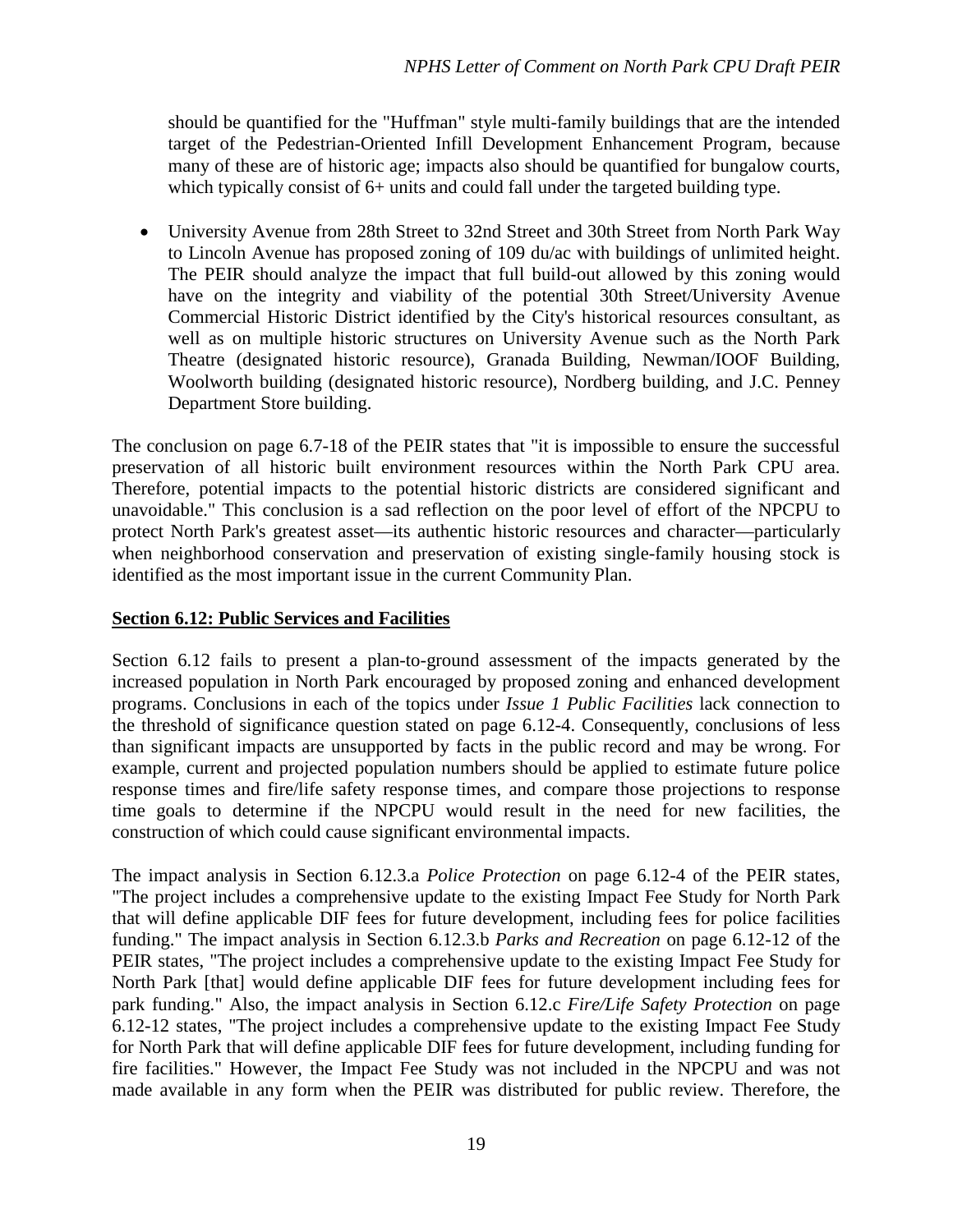public has been deprived of a meaningful opportunity to comment on adverse environmental impacts that directly affect the quality of life in the North Park community. In addition, if the Impact Fee Study was not available to PEIR preparers, the conclusions of less than significant impacts for each of the issues in this section are not based on facts in the public record and are therefore inadequate and conclusory.

The impact analysis in Section 6.12.3.b *Parks and Recreation* on page 6.12-12 of the PEIR concludes that the NPCPU would result in a less than significant impact, but this conclusion is in direct opposition to the analysis presented. North Park has a severe deficit in population-based parks which will be substantially worsened by the increased population encouraged by proposed zoning and enhanced development (density bonus) programs. On page 6.12-12, the PEIR acknowledges that the future park deficit is projected to be approximately 100 acres and that the DIF fees would not be adequate to address the extent of the parkland deficit. The PEIR should conclude that making up a deficit of approximately 100 acres through "policy support" provided in the NPCPU is not feasible, constructing parkland in an already constrained urban area is not possible without generating significant environmental impacts, and therefore, impacts to parks and recreation are significant and unavoidable.

## **Section 6.13: Public Utilities**

Section 6.13.3 *Issue 2b Sewer* on page 6.13-5 of the PEIR states, "The proposed North Park CPU is a program-level document and does not propose any specific development projects." However, this statement and the following cursory analysis is not consistent with the statement on page 1-5 of the PEIR, where impacts of the Project are declared to be "assessed on a plan-to-ground basis. The plan-to-ground analysis addresses the changes or impacts that would result from implementation of each proposed CPU compared to existing ground conditions." A plan-toground analysis should be presented for the issue of sewer utilities in the PEIR, especially considering CEQA Guidelines Section 15378 identifies "enactment and amendment of zoning ordinances" as a Project under CEQA.

Existing sizes and capacities of sewer pipelines throughout the NPCPU area are known. Future populations, housing units and densities resulting from build-out under the NPCPU also are known. A plan-to-ground assessment of the impacts generated by the increased population in North Park encouraged by proposed zoning and enhanced development programs is possible and should be provided. The assessment should determine if new/altered utilities would be needed and if such construction could cause significant environmental impacts. For example, the substantial potential increase in population and sewage flows within the Pedestrian-Oriented Infill Development Enhancement Program should be compared to existing capacities of the sewer system in this area to assess if new/upsized utilities would be needed.

## **COMMENTS ON CHAPTER 8: EFFECTS FOUND NOT TO BE SIGNIFICANT**

## **Section 8.3: Population and Housing**

The discussion provided in Section 8.3 *Population and Housing* on page 8-3 of the PEIR is misplaced, inadequate, and reaches the wrong conclusions.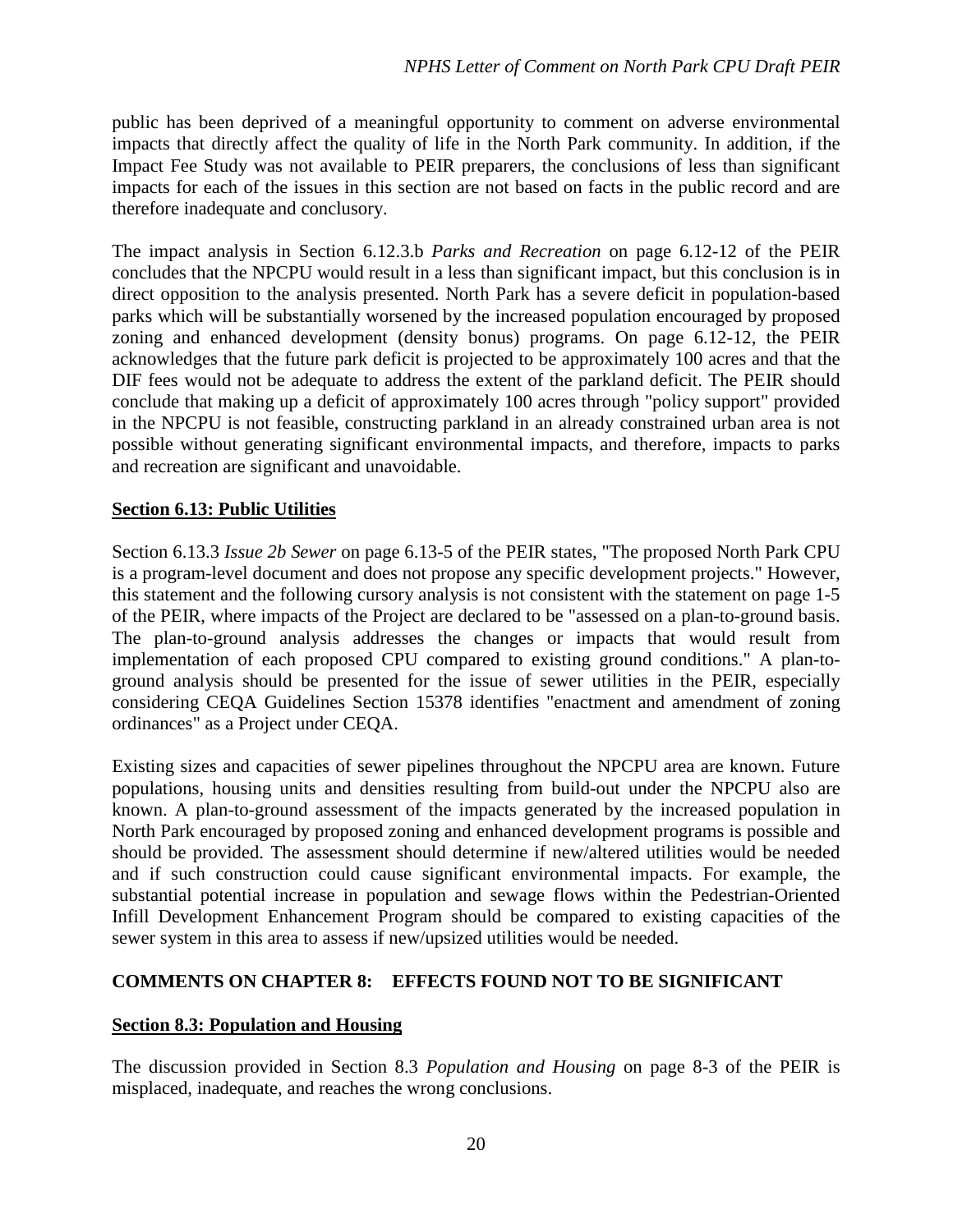The discussion of Population and Housing in Chapter 8 is misplaced because, as detailed in the comments presented in this letter for Section 1.3.2 *PEIR Scope and Content - Population and Housing*, potentially significant impacts to population and housing could occur from implementation of the NPCPU policies and programs. Answers to the three questions under topic XIII in CEQA Appendix G: Environmental Checklist Form should have been yes, and Population and Housing should be analyzed in a specific section within Chapter 6.

The discussion of Population and Housing in Chapter 8 is inadequate because specifically for question (a), the NPCPU would induce a 10 percent increase in population, which represents a substantial population change, so the project would induce substantial population growth in the area by proposing new residential development at much higher densities than under existing conditions and the existing Community Plan. For questions (b) and (c), the loss of existing single family housing represents substantial displacement of existing housing and people living in those residences, and the targeting of existing two-story apartment buildings to be demolished and replaced with dense development of 73 du/ac and higher within the Pedestrian-Oriented Infill Development Enhancement Program area represents substantial displacement of existing housing and people living in those buildings.

The discussion of Population and Housing in Chapter 8 reaches the wrong conclusions because several statements in this section are contradicted by facts in the public record. Examples of wrong conclusions are the following:

- On page 8-3, the PEIR states, "The proposed CPUs would not displace people or existing housing," but as noted above and discussed in detail in this letter under comments for Section 1.3.2 *PEIR Scope and Content - Population and Housing*, this statement is wrong. Due to the broad range of scenarios that could result from the language encouraging replacement of existing lower density housing with higher density housing in the Pedestrian-Oriented Infill Development Enhancement Program area, all singlefamily homes and bungalow courts could be lost in addition to the two-story apartments that are the intended target of the program.
- On page 8-3, the PEIR states, "the number of residential units in the CPU areas would increase as a result of the proposed CPUs, accommodating population growth and any displacement, therefore no impact would occur for this issue area." This conclusion fails to account for the fact that the two Census Tracts encompassing most of the Pedestrian-Oriented Infill Development Enhancement Program area have much higher percentages of low-income residents than in the County as a whole. Therefore, the potential is high for these vulnerable populations to disproportionately experience the adverse impacts of displacement, including not being able to afford to move back into new housing within the community after being displaced.

For these reasons and all of the reasons discussed in this comment letter under comments for Section 1.3.2 *PEIR Scope and Content - Population and Housing*, a specific section on impacts to population and housing should have been included in the PEIR. Correcting this deficiency in the PEIR will require the addition of "significant new information" under CEQA Guidelines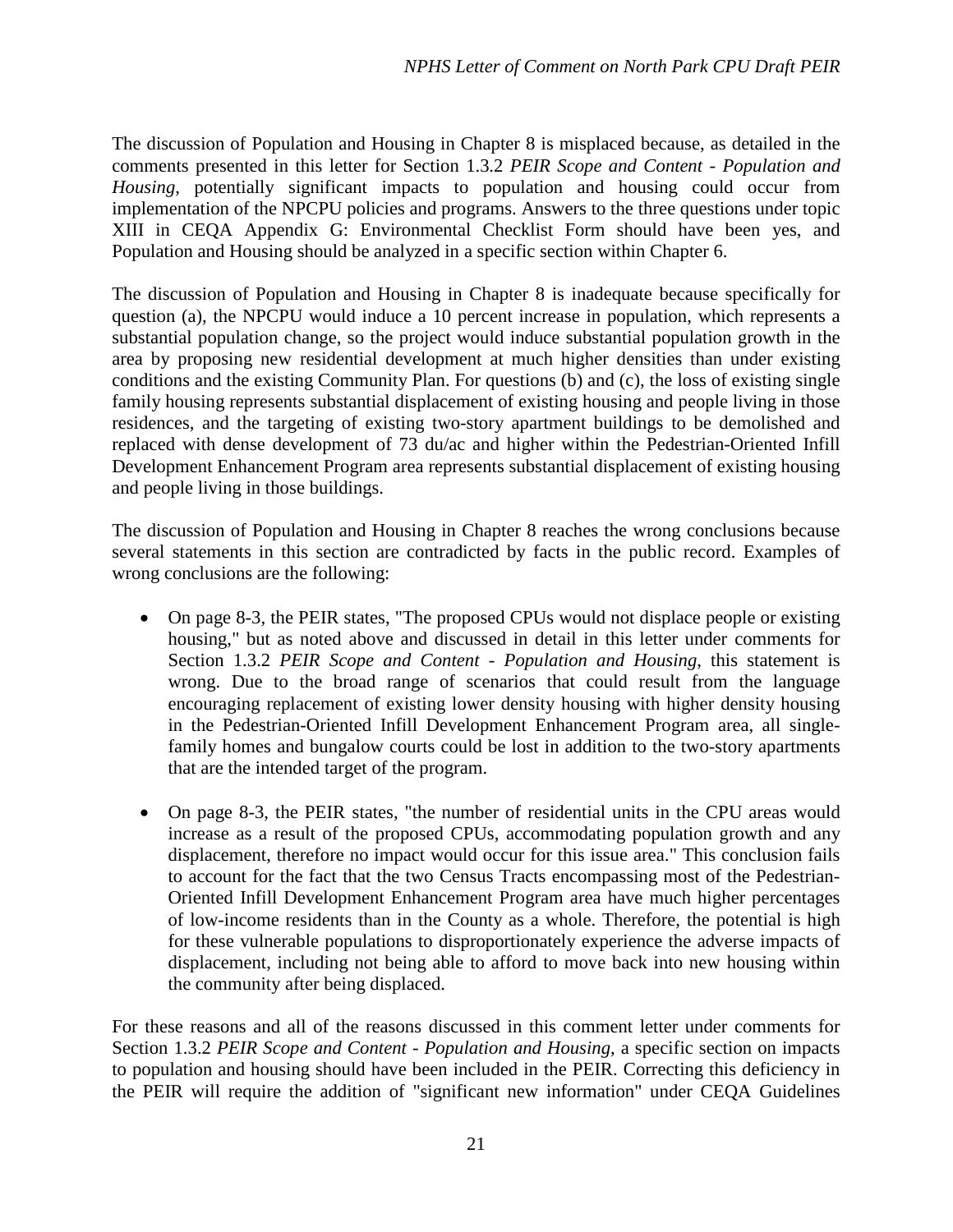Section 15088.5(a)(1). Adequate analysis will reveal that  $(1)$  new significant environmental impacts would result from the Project in areas where substantial increases in density resulting from changes in zoning and incentives (in particular within the Pedestrian-Oriented Infill Development Enhancement Program area) would lead to the displacement of substantial numbers of housing units and people, many of whom represent vulnerable populations; (2) new mitigation measures would be needed; and (3) not providing this new information and recirculating the PEIR would deprive the public of a meaningful opportunity to comment upon a substantial adverse environmental effect of the project.

## **COMMENTS ON CHAPTER 9: GROWTH INDUCEMENT**

On page 9-2, the PEIR states, "The proposed North Park and Golden Hill CPUs each include an IFS that would allow maintenance and improvements in infrastructure capacity and public services to coincide with future development." However, the Impact Fee Study was not included in the NPCPU and was not made available in any form when the PEIR was distributed for public review. Therefore, the public has been deprived of a meaningful opportunity to comment on whether or not improvements in infrastructure capacity and public services would be adequate to avoid adverse environmental impacts resulting from future growth occurring under the NPCPU.

On page 9-2, the PEIR states, "The proposed North Park and Golden Hill CPUs would designate land uses to accommodate growth, though additional housing units would not be built without demand. Therefore the CPUs would accommodate, not induce, growth in the North Park and Golden Hill communities." This conclusion lacks quantified analysis. Table 3-12 on page 3-36 of the PEIR shows the current household population of the North Park CPU area to be 46,420. Table 11-3 on page 11-5 of the PEIR shows the estimated future population under the existing Community Plan to be 68,610, which is 48 percent higher than the current population. Table 11- 4 on page 11-6 of the PEIR shows the estimated future population under the NPCPU to be 73,170, which is 58 percent higher than the current population. Thus, there is a 10 percent increase in future estimated population induced by the policies and programs in the NPCPU. This population change is substantial, and apparently the result of policies and programs of the NPCPU. Therefore, it is not clear how the conclusion can be made that the NPCPU is accommodating, not inducing growth.

Also, although it may be true that additional housing units would not be built without demand, high-density development will not occur where zoning or other restrictions prohibit it. So the policies and programs of the NPCPU that would incentivize growth in particular areas should be discussed and their potential for inducing growth should be assessed.

# **COMMENTS ON CHAPTER 11: ALTERNATIVES - NORTH PARK**

Figure 11-2 *Lower-Density Alternative - North Park* on page 11-20 of the PEIR has an error in the legend. The asterisks and notes about residential density bonuses should be removed. According to the description of this alternative in Section 11.3.1 on page 11-18 of the PEIR, "Residential densities would be designated for 16-29 du/ac in the central residential area and 30- 44 du/ac for properties abutting the commercial corridors. The other density reductions would occur with the removal of the discretionary process 4 PDP density increase tool proposed with